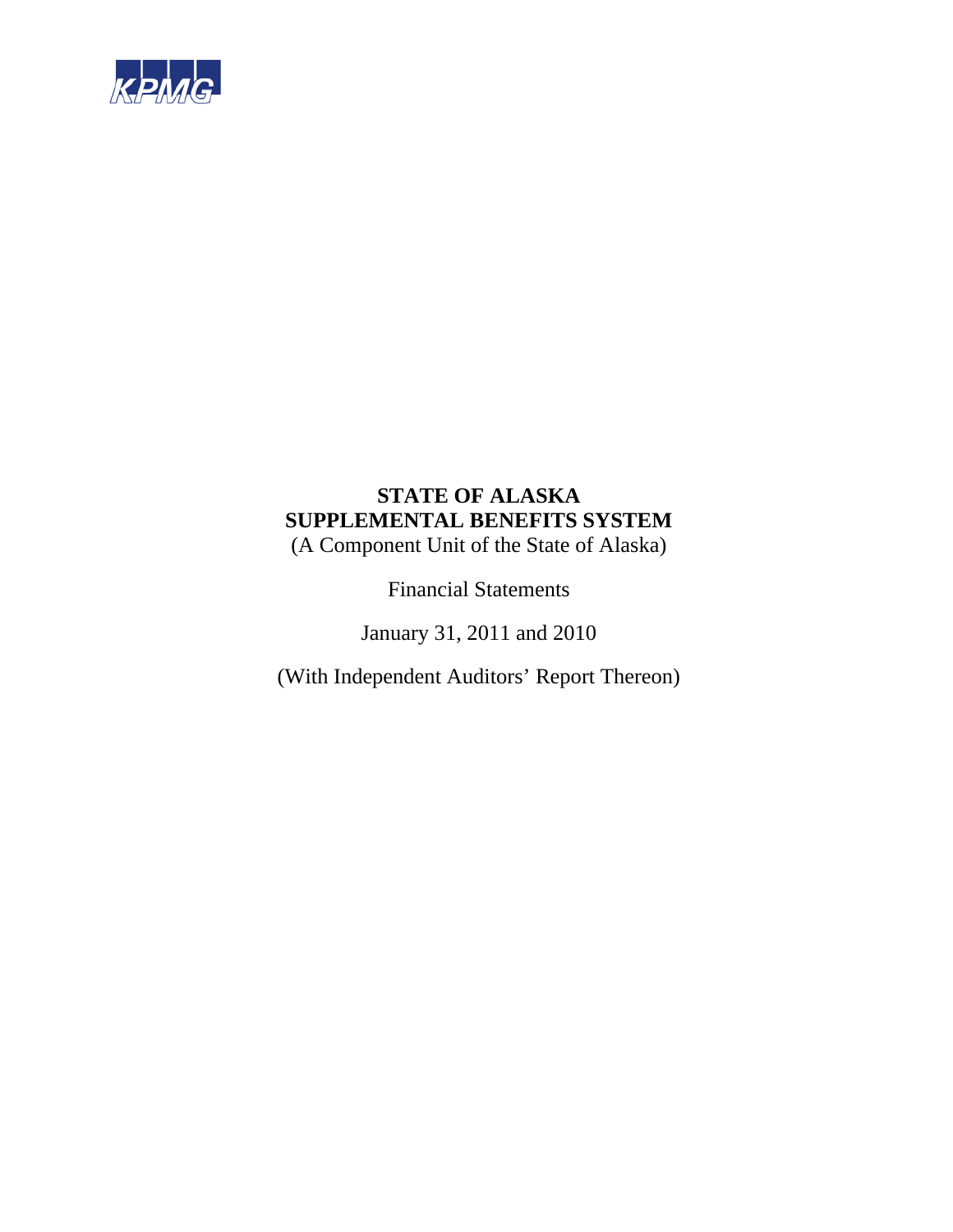# **Table of Contents**

|                                                                             | Page(s)  |
|-----------------------------------------------------------------------------|----------|
| <b>Independent Auditors' Report</b>                                         |          |
| Management's Discussion and Analysis                                        | $2 - 6$  |
| Statements of Fiduciary Net Assets – Annuity and Cafeteria Plans            |          |
| Statements of Changes in Fiduciary Net Assets – Annuity and Cafeteria Plans |          |
| <b>Notes to Financial Statements</b>                                        | $9 - 26$ |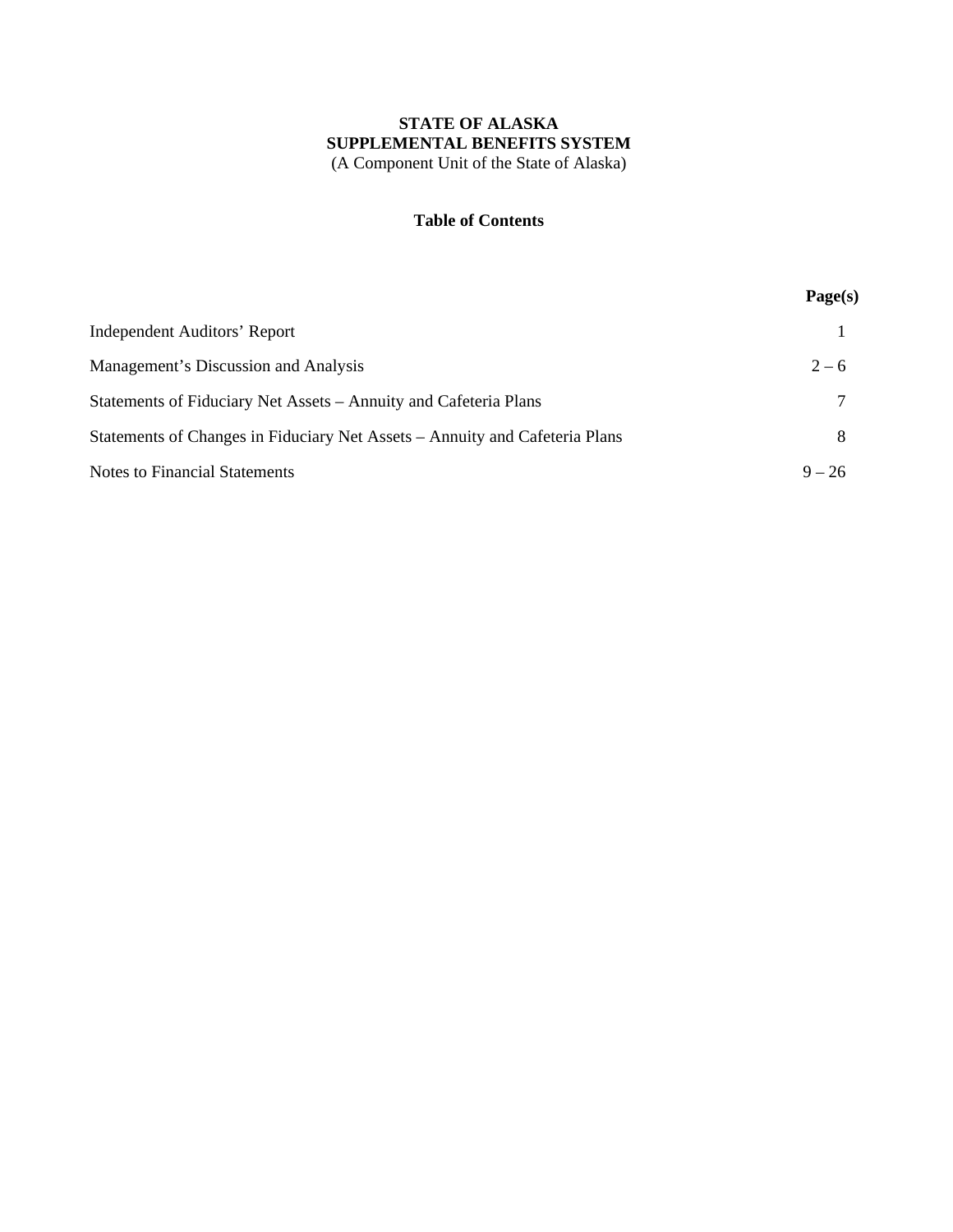

**KPMG LLP**  Suite 600 701 West Eighth Avenue Anchorage, AK 99501

# **Independent Auditors' Report**

The Division of Retirement and Benefits and Members of the Alaska Retirement Management Board State of Alaska Supplemental Benefits System:

We have audited the accompanying statements of fiduciary net assets – annuity and cafeteria plans of the State of Alaska Supplemental Benefits System (the Plan), a Component Unit of the State of Alaska, as of January 31, 2011 and 2010, and the related statements of changes in fiduciary net assets – annuity and cafeteria plans for the years then ended. These financial statements are the responsibility of the Plan's management. Our responsibility is to express an opinion on these financial statements based on our audits.

We conducted our audits in accordance with auditing standards generally accepted in the United States of America. Those standards require that we plan and perform the audits to obtain reasonable assurance about whether the financial statements are free of material misstatement. An audit includes consideration of internal control over financial reporting as a basis for designing audit procedures that are appropriate in the circumstances, but not for the purpose of expressing an opinion on the effectiveness of the internal control over financial reporting. Accordingly, we express no such opinion. An audit also includes examining, on a test basis, evidence supporting the amounts and disclosures in the financial statements, assessing the accounting principles used and significant estimates made by management, as well as evaluating the overall financial statement presentation. We believe that our audits provide a reasonable basis for our opinion.

In our opinion, the financial statements referred to above present fairly, in all material respects, the fiduciary net assets – annuity and cafeteria plans of the State of Alaska Supplemental Benefits System, a Component Unit of the State of Alaska, as of January 31, 2011 and 2010, and the changes in fiduciary net assets – annuity and cafeteria plans for the years then ended, in conformity with accounting principles generally accepted in the United States of America.

Management's Discussion and Analysis is not a required part of the financial statements, but is supplementary information required by the Governmental Accounting Standards Board (GASB). We have applied certain limited procedures, which consisted principally of inquiries of management regarding the methods of measurement and presentation of the required supplementary information. However, we did not audit this information and express no opinion on it.

KPMG LLP

October 20, 2011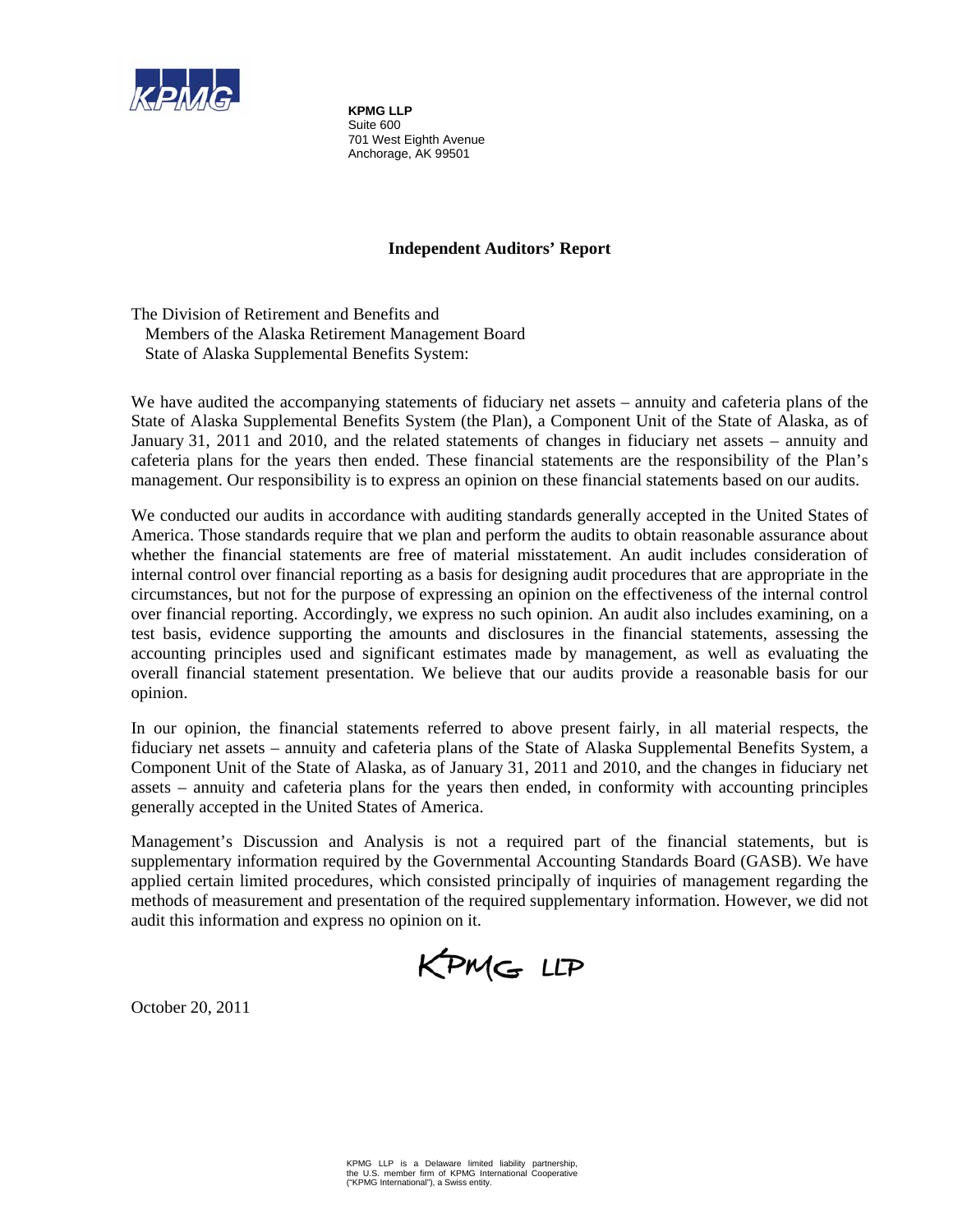Management's Discussion and Analysis

January 31, 2011 and 2010

This section presents management's discussion and analysis (MD&A) of the State of Alaska Supplemental Benefits System's (the Plan) financial position and performance for the fiscal years ended January 31, 2011 and 2010. This section is presented as a narrative overview and analysis. Please read the MD&A in conjunction with the financial statements and notes to financial statements to better understand the financial condition and performance of the Plan during the fiscal years ended January 31, 2011 and 2010. Information for fiscal year 2009 is presented for comparative purposes.

#### **Financial Highlights**

- Plan net assets held in trust for benefits increased by \$307.8 million during fiscal year 2011.
- Plan participant and employer contributions increased by \$14.7 million during fiscal year 2011.
- The Plan earned net investment income of \$283.4 million during fiscal year 2011.
- Benefits paid to participants and purchases of annuity contracts increased by \$21.8 million during fiscal year 2011.

#### **Overview of the Financial Statements**

This discussion and analysis is intended to serve as an introduction to the Plan's financial statements. The Plan's financial statements are comprised of three components: 1) statement of fiduciary net assets – annuity and cafeteria plans, 2) statement of changes in fiduciary net assets – annuity and cafeteria plans, and 3) notes to financial statements.

*Statement of Fiduciary Net Assets – Annuity and Cafeteria Plans* – This statement presents information regarding the Plan's assets, liabilities, and resulting net assets held in trust for individuals and organizations. This statement reflects the Plan's investments at fair market value, along with cash and short-term investments, receivables, and other assets less liabilities at January 31, 2011 and 2010. This statement is presented individually for both the Supplemental Annuity Plan and the Supplemental Benefits Cafeteria Plans.

*Statement of Changes in Fiduciary Net Assets – Annuity and Cafeteria Plans* – This statement presents how the Plan's net assets held in trust for individuals and organizations changed during the fiscal years ended January 31, 2011 and 2010. This statement presents contributions earned and net investment income (loss) during the period. Deductions for benefits paid, purchases of annuity contracts, insurance premiums paid, dependent care reimbursements, and administrative expenses are also presented. This statement is presented individually for both the Supplemental Annuity Plan and the Supplemental Benefits Cafeteria Plans.

The above statements represent resources available for investment and payment of benefits and expenses as of January 31, 2011 and 2010, and the sources and uses of those funds during fiscal years 2011 and 2010.

*Notes to Financial Statements* – The notes to financial statements are an integral part of the financial statements and provide additional detailed information and schedules that are essential to a full understanding of the Plan's financial statements.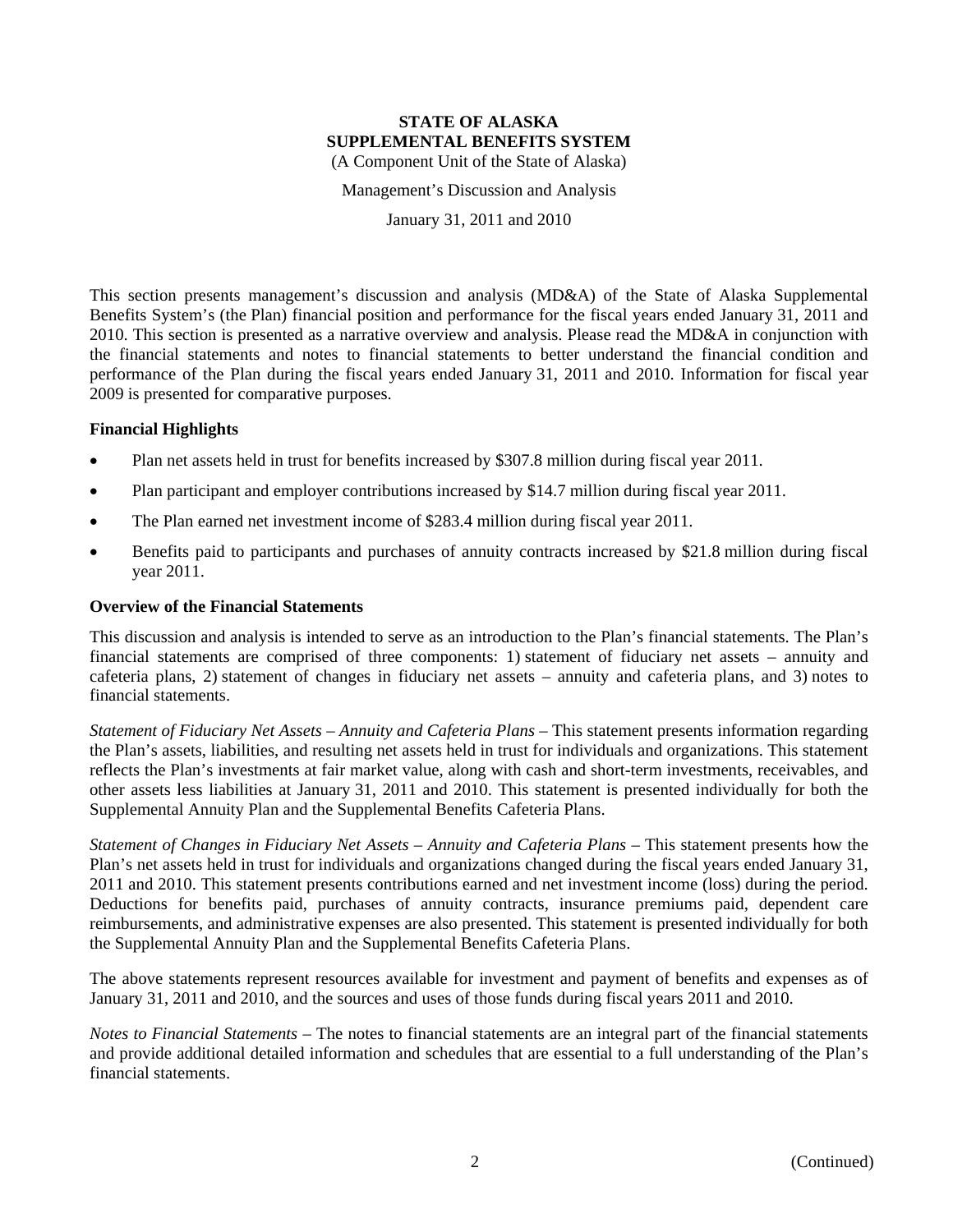Management's Discussion and Analysis

January 31, 2011 and 2010

# **Condensed Financial Information**

| Net assets (in thousands)      |    |           |           |                     |               |           |  |  |
|--------------------------------|----|-----------|-----------|---------------------|---------------|-----------|--|--|
|                                |    |           |           | Increase (decrease) |               |           |  |  |
| <b>Description</b>             |    | 2011      | 2010      | Amount              | Percentage    | 2009      |  |  |
| Assets:                        |    |           |           |                     |               |           |  |  |
| Cash and cash equivalents      | \$ | 6,316     | 8,245     | (1,929)             | $(23.4)\%$ \$ | 1,073     |  |  |
| Receivables                    |    | 12,448    | 7,067     | 5,381               | 76.1          | 6,876     |  |  |
| Investments, at fair value     |    | 2,487,088 | 2,183,039 | 304,049             | 13.9          | 1,804,190 |  |  |
| Investment Loss Trust Fund, at |    |           |           |                     |               |           |  |  |
| fair value                     |    | 1,913     | 1,903     | 10                  | 0.5           | 1,862     |  |  |
| Total assets                   |    | 2,507,765 | 2,200,254 | 307,511             | 14.0          | 1,814,001 |  |  |
| Liabilities:                   |    |           |           |                     |               |           |  |  |
| Payable to plan participants   |    | 1,913     | 1,903     | 10                  | 0.5           | 1,862     |  |  |
| Accrued expenses               |    | 1,067     | 1,398     | (331)               | (23.7)        | 959       |  |  |
| Total liabilities              |    | 2,980     | 3,301     | (321)               | (9.7)         | 2,821     |  |  |
| Net assets                     | \$ | 2,504,785 | 2,196,953 | 307,832             | 14.0%<br>\$.  | 1,811,180 |  |  |

|                                     |                 | Changes in net assets (in thousands) |                     |             |            |
|-------------------------------------|-----------------|--------------------------------------|---------------------|-------------|------------|
|                                     |                 |                                      | Increase (decrease) |             |            |
| <b>Description</b>                  | 2011            | 2010                                 | <b>Amount</b>       | Percentage  | 2009       |
| Net assets, beginning of year       | \$<br>2,196,953 | 1,811,180                            | 385,773             | 21.3% \$    | 2,215,676  |
| Additions (reductions):             |                 |                                      |                     |             |            |
| Contributions                       | 158,012         | 143,304                              | 14,708              | 10.3        | 136,852    |
| Net investment income (loss)        | 283,415         | 353,721                              | (70, 306)           | (19.9)      | (403,918)  |
| Other                               |                 |                                      |                     |             | 113        |
| Total additions                     |                 |                                      |                     |             |            |
| (reductions)                        | 441,427         | 497,025                              | (55,598)            | (11.2)      | (266, 953) |
| Deductions:                         |                 |                                      |                     |             |            |
| Benefits paid to participants and   |                 |                                      |                     |             |            |
| purchases of annuity contracts      | 119,720         | 97,910                               | 21,810              | 22.3        | 130,416    |
| Insurance premiums and dependent    |                 |                                      |                     |             |            |
| care assistance plan reimbursements | 3,736           | 3,643                                | 93                  | 2.6         | 3,964      |
| Administrative expenses             | 10,139          | 9,699                                | 440                 | 4.5         | 3,163      |
| <b>Total deductions</b>             | 133,595         | 111,252                              | 22,343              | 20.1        | 137,543    |
| Increase (decrease) in              |                 |                                      |                     |             |            |
| net assets                          | 307,832         | 385,773                              | (77, 941)           | (20.2)      | (404, 496) |
| Net assets, end of year             | \$<br>2,504,785 | 2,196,953                            | 307,832             | 14.0%<br>-S | 1,811,180  |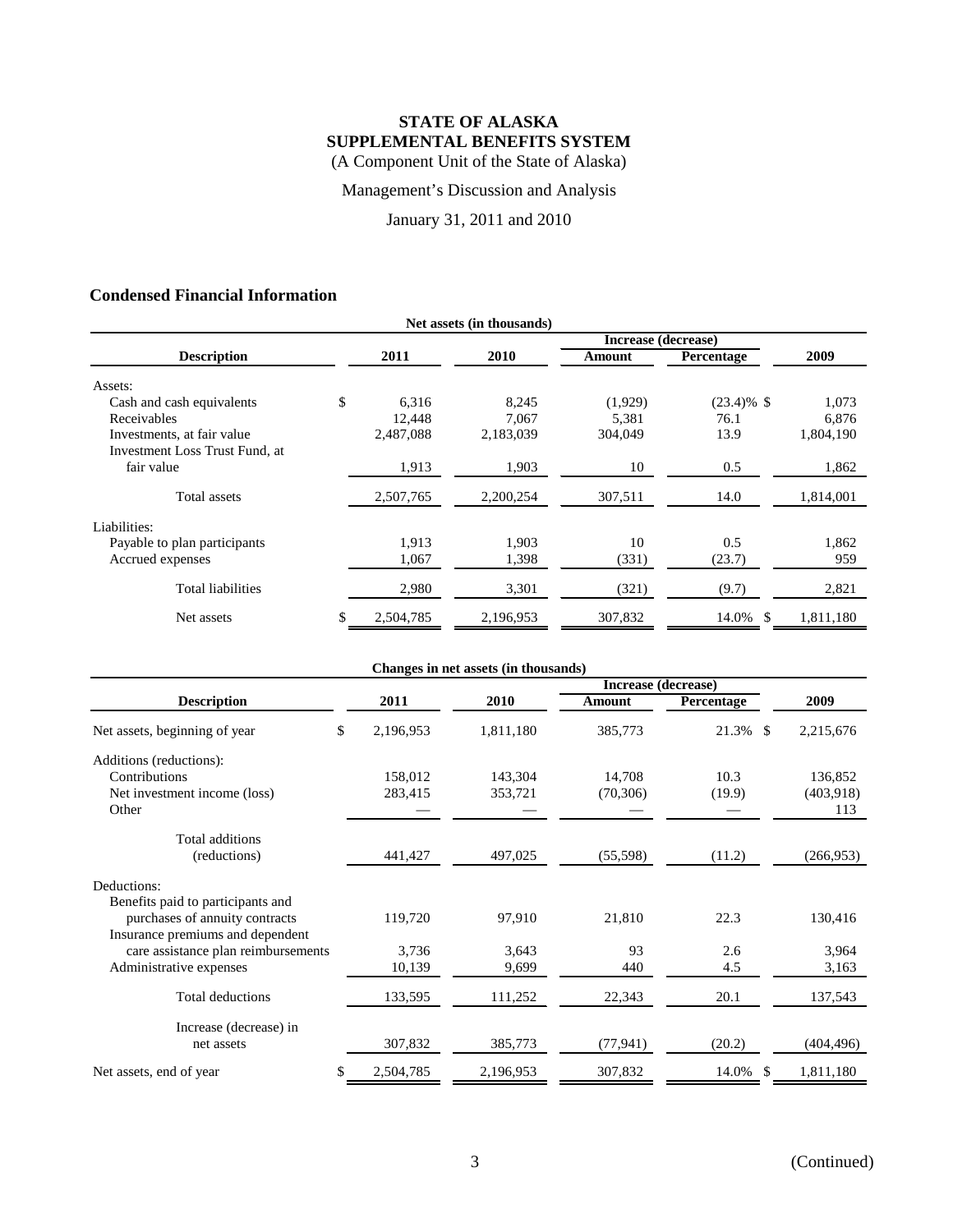Management's Discussion and Analysis

January 31, 2011 and 2010

#### **Financial Analysis of the Plans**

The statement of fiduciary net assets – annuity and cafeteria plans as of January 31, 2011 and 2010 show net assets held in trust for individuals and organizations of \$2.5 billion and \$2.2 billion, respectively. The entire amount is available to pay benefits and insurance premiums to its participants and their beneficiaries, as well as administrative costs.

These amounts represent an increase in plan net assets held in trust for individuals and organizations of \$307.8 million or 14.0% from fiscal year 2010 to 2011 and an increase of \$385.8 million or 21.3% from fiscal year 2009 to 2010.

#### **Contributions, Investment Income, and Other Additions**

Additions to the Plan are accumulated through a combination of employer and plan participant contributions, investment income (loss) and other additions as follows:

|                                             | Additions (reductions) (In thousands) |         |         |                     |               |            |  |
|---------------------------------------------|---------------------------------------|---------|---------|---------------------|---------------|------------|--|
|                                             |                                       |         |         | Increase (decrease) |               |            |  |
|                                             |                                       | 2011    | 2010    | Amount              | Percentage    | 2009       |  |
| Plan participant mandatory contributions \$ |                                       | 75,970  | 69.389  | 6.581               | $9.5\%$ \$    | 65,936     |  |
| <b>Employer mandatory contributions</b>     |                                       | 75.970  | 69.389  | 6.581               | 9.5           | 65,937     |  |
| Plan participant voluntary contributions    |                                       | 3,730   | 3,625   | 105                 | 2.9           | 3,986      |  |
| Transfers in contributions                  |                                       | 2,342   | 901     | 1.441               | 159.9         | 993        |  |
| Net investment income (loss)                |                                       | 283,415 | 353,721 | (70, 306)           | (19.9)        | (403,918)  |  |
| Other additions                             |                                       |         |         |                     |               | 113        |  |
| Total                                       |                                       | 441,427 | 497,025 | (55,598)            | $(11.2)\%$ \$ | (266, 953) |  |

The Plan's employer contributions increased from \$69.4 million in fiscal year 2010 to \$75.9 million in fiscal year 2011, an increase of \$6.6 million or 9.5%. Plan employer contributions increased from \$65.9 million in fiscal year 2009 to \$69.4 million in fiscal year 2010, an increase of \$3.5 million or 5.2%. The increase in employer contributions is attributable to an increase in participant salaries.

The Plan's net investment income continued to be positive in fiscal year 2011, though not as strong as in fiscal year 2010. Net investment income was down \$70.3 million or (19.9%) from amounts recorded in fiscal year 2010. Net investment income increased in fiscal year 2010 by \$757.6 million when compared to amounts recorded in fiscal year 2009.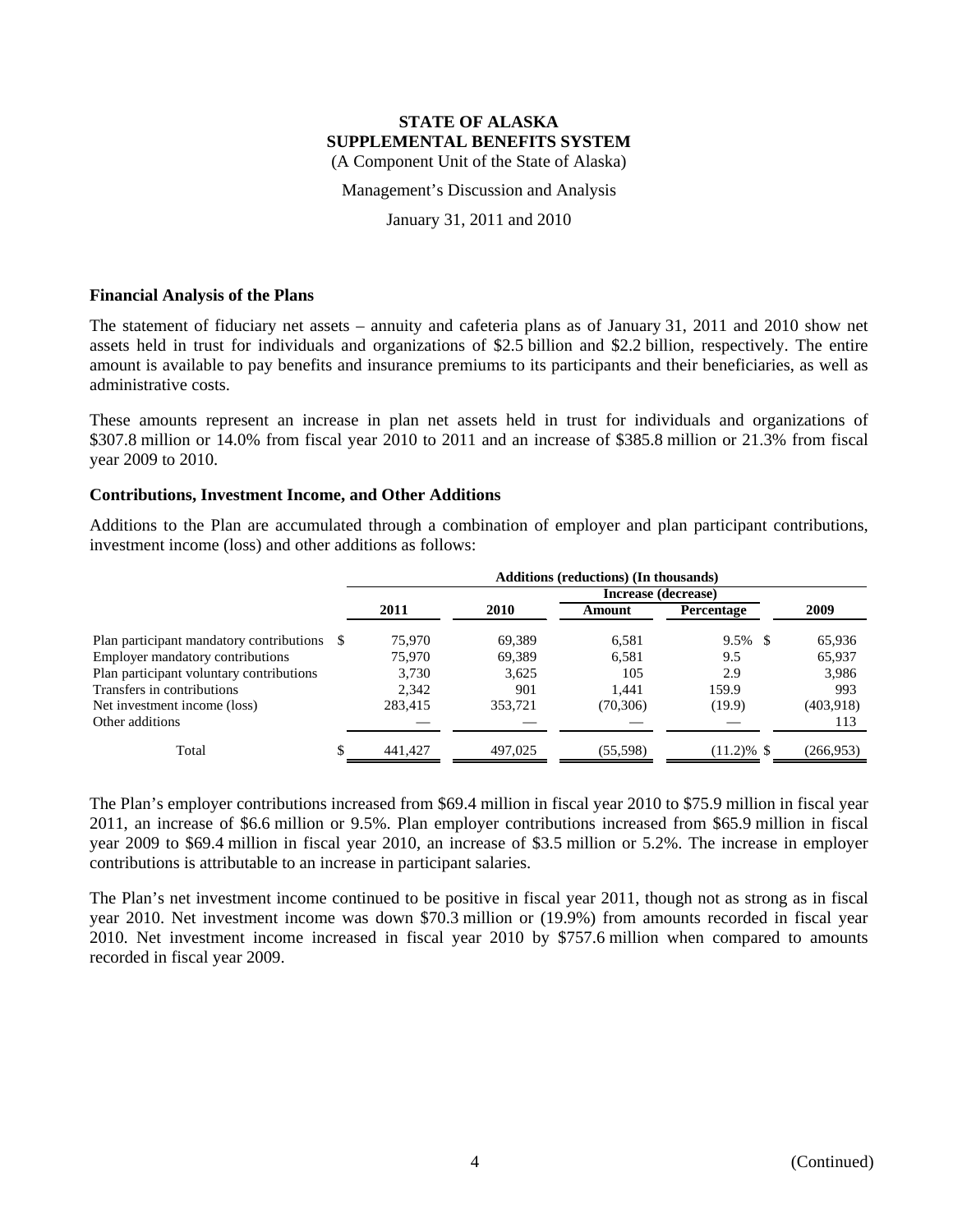Management's Discussion and Analysis

January 31, 2011 and 2010

The Plan's investment rate of returns at December 31, are as follows:

|                                                 | 2010          | 2009          |
|-------------------------------------------------|---------------|---------------|
|                                                 | 1-Year actual | 1-Year actual |
| <b>Alaska Balanced Trust</b>                    | 9.98%         | 15.15%        |
| Alaska Long-Term Balanced Trust                 | 12.18%        | 21.02         |
| Alaska Target 2010 Fund                         | 1.05%         | 3.24          |
| Alaska Target Date Retirement 2010 Trust        | 10.88%        | N/A           |
| Alaska Target Date Retirement 2015 Trust        | 12.02%        | 17.53         |
| Alaska Target Date Retirement 2020 Trust        | 12.83%        | 22.57         |
| Alaska Target Date Retirement 2025 Trust        | 13.63%        | 25.69         |
| Alaska Target Date Retirement 2030 Trust        | 13.91%        | N/A           |
| Alaska Target Date Retirement 2035 Trust        | 14.38%        | N/A           |
| Alaska Target Date Retirement 2040 Trust        | 14.39%        | N/A           |
| Alaska Target Date Retirement 2045 Trust        | 14.38%        | N/A           |
| Alaska Target Date Retirement 2050 Trust        | 14.32%        | N/A           |
| Alaska Target Date Retirement 2055 Trust        | 14.31%        | N/A           |
| <b>Brandes International Equity Fund</b>        | 5.49%         | N/A           |
| Government/Credit Bond Index Fund               | 6.39%         | 3.79          |
| <b>Intermediate Bond Fund</b>                   | 4.81%         | (0.54)        |
| Long U.S. Treasury Bond Index Fund              | 9.27%         | (12.14)       |
| <b>RCM Socially Responsible Investment Fund</b> | 13.11%        | 32.62         |
| Russell 3000 Index Fund                         | 16.86%        | 28.80         |
| S&P 500 Stock Index Fund                        | 15.13%        | 26.67         |
| SSgA Global Balanced Fund                       | 10.76%        | N/A           |
| Stable Value Fund                               | 3.90%         | 3.94          |
| <b>State Street Money Market Fund</b>           | 0.01%         | 0.04          |
| T. Rowe Price Small Cap Stock Trust             | 32.43%        | 39.59         |
| U.S. Real Estate Investment Trust Index         | 27.67%        | 27.58         |
| U.S. TIPS Index Fund                            | 6.13%         | 11.29         |
| World Equity Ex-U.S. Index Fund                 | 10.88%        | 41.21         |
| World Government Bond Ex-U.S. Index Fund        | 5.07%         | 4.39          |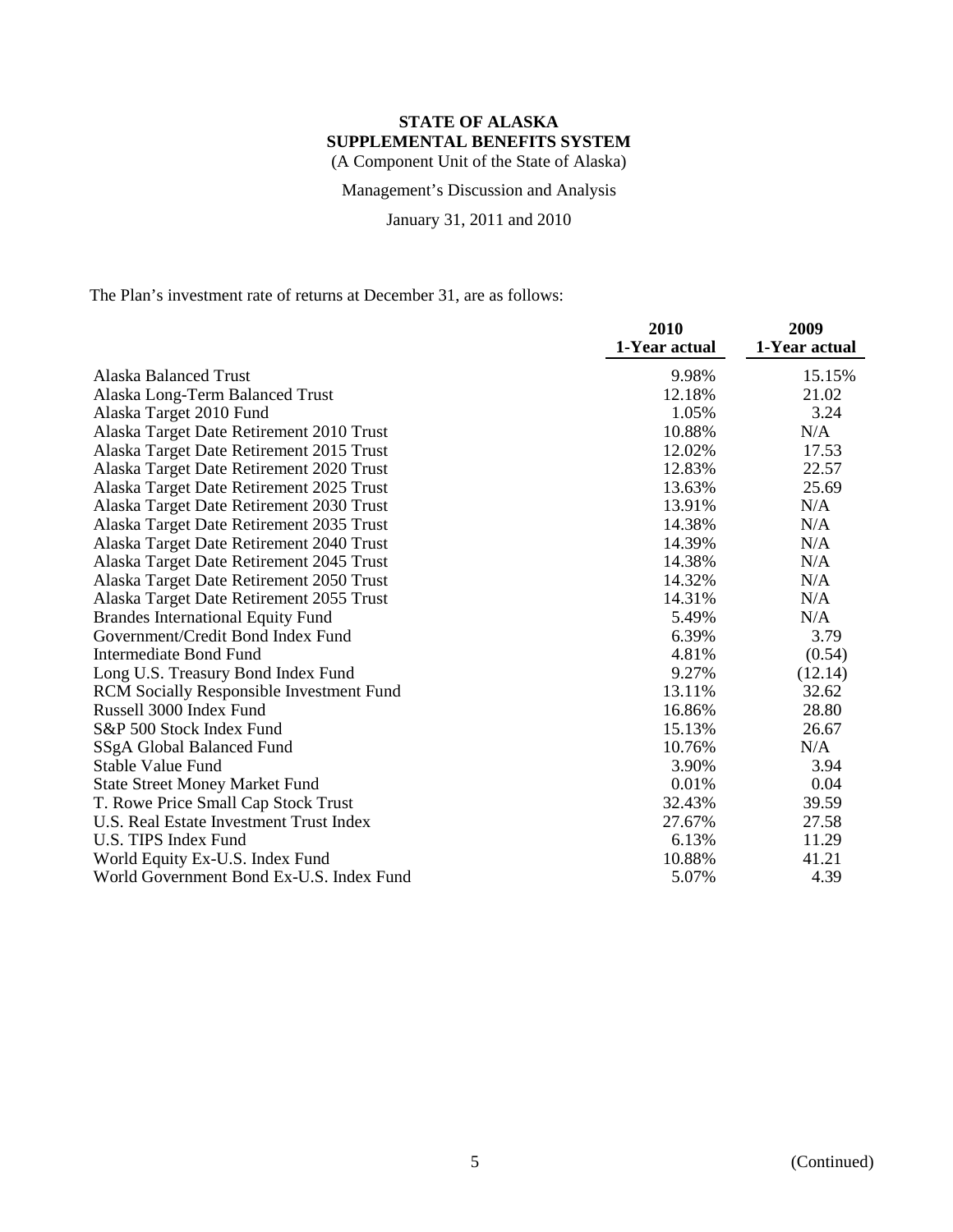Management's Discussion and Analysis

January 31, 2011 and 2010

#### **Benefits and Other Deductions**

The primary deduction of the Plan is the payment of benefits and purchases of annuity contracts. Benefit payments, insurance premiums, dependent care reimbursements and administrative costs were as follows:

|                                       | Deductions (In thousands) |         |         |                 |                   |         |
|---------------------------------------|---------------------------|---------|---------|-----------------|-------------------|---------|
|                                       |                           |         |         | <b>Increase</b> |                   |         |
|                                       |                           | 2011    | 2010    | Amount          | <b>Percentage</b> | 2009    |
| Benefits paid to participants and     |                           |         |         |                 |                   |         |
| purchases of annuity contracts        |                           | 119.720 | 97.910  | 21,810          | 22.3% \$          | 130,416 |
| Insurance premiums and dependent care |                           | 3,736   | 3,643   | 93              | 2.6               | 3,964   |
| Administrative                        |                           | 10,139  | 9,699   | 440             | 4.5               | 3,163   |
| Total                                 |                           | 133,595 | 111.252 | 22.343          | 20.1%             | 137,543 |

The Plan's benefits paid to participants and purchases of annuity contracts in fiscal year 2011 increased \$21.8 million or 22.3% from fiscal year 2010 and decreased \$32.5 million or (24.9%) from fiscal year 2009 to 2010. Increased account values resulting from recovery from the economic downturn has contributed to the increase in amount of withdrawals.

The Plan had administrative expenses of \$10.1 million in fiscal year 2011 compared to \$9.7 million in fiscal year 2010, an increase of 4.5%. Administrative expenses in fiscal year 2010 increased by \$6.5 million or 206.6%. The increase in administrative expenses during fiscal year 2010 is related to an increase in the administrative expenses the Plan pays to the Department of Revenue as a result of changes to their cost allocation plan, as well as an increase in the variable fee the Plan pays to our third-party administrator (Great West) for the managed accounts contract.

#### **Fiduciary Responsibilities**

The Alaska Retirement Management Board, the plan administrator, and the Commissioner of Administration are co fiduciaries of the Plan.

The Plan's assets can only be used for the exclusive benefit of the Plan's participants, beneficiaries, and alternate payees.

#### **Request for Information**

This financial report is designed to provide a general overview of the finances of the Plan. Questions concerning any of the information provided in this report or requests for additional information should be addressed to:

State of Alaska Supplemental Benefits System Division of Retirement and Benefits, Accounting Section PO Box 110203 Juneau, AK 99811-0203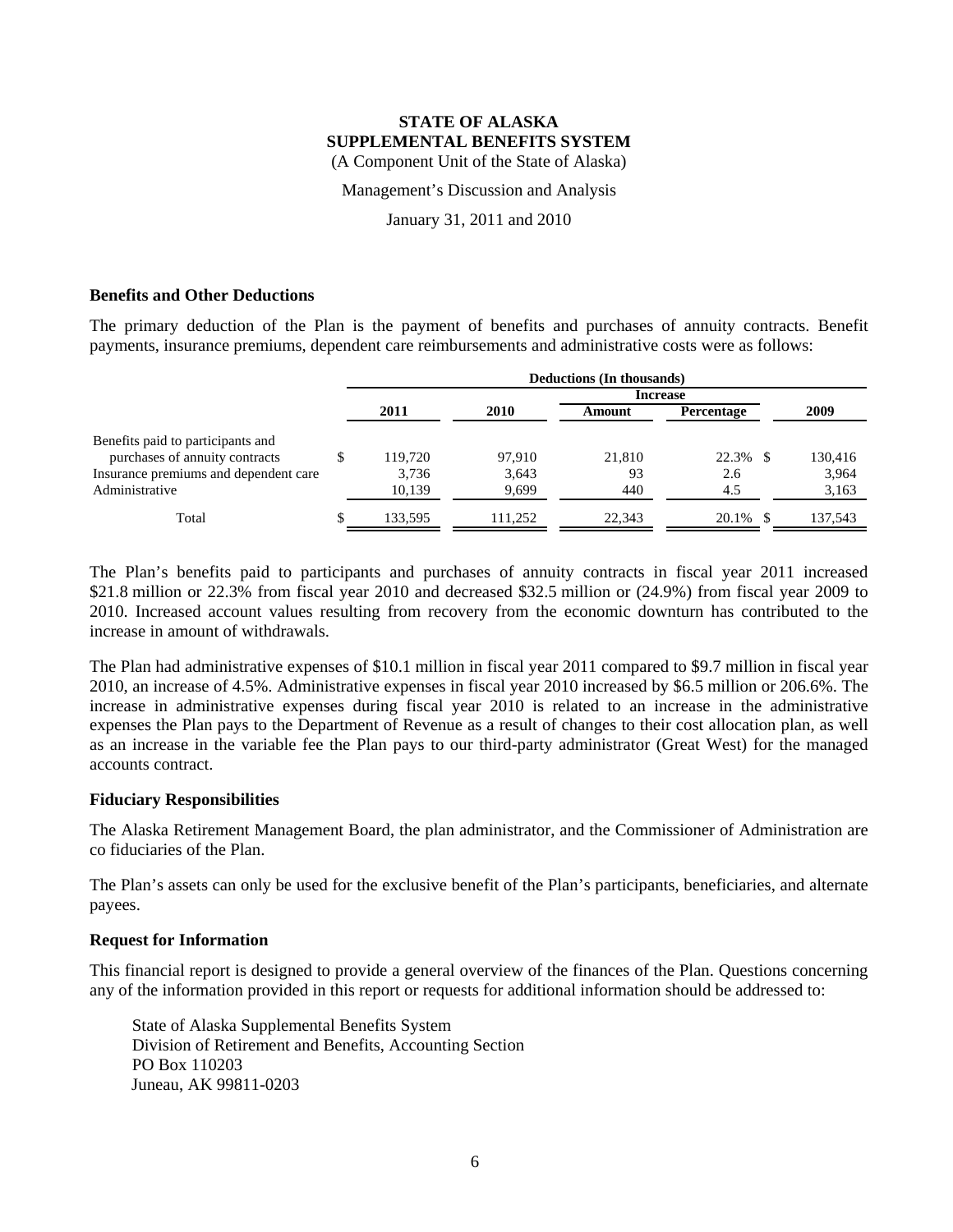#### Statements of Fiduciary Net Assets – Annuity and Cafeteria Plans

January 31, 2011 and 2010

(In thousands)

|                                                                                                                                   | 2011                         |           |                              | 2010                         |           |                              |
|-----------------------------------------------------------------------------------------------------------------------------------|------------------------------|-----------|------------------------------|------------------------------|-----------|------------------------------|
|                                                                                                                                   | <b>Annuity</b>               | Cafeteria | Total                        | <b>Annuity</b>               | Cafeteria | Total                        |
| Assets:<br>Cash and cash equivalents                                                                                              | \$<br>5,407                  | 909       | 6,316                        | 7,354                        | 891       | 8,245                        |
| Receivables:<br>Mandatory contributions<br>Voluntary contributions                                                                | 12,281                       | 167       | 12,281<br>167                | 6,904                        | -<br>163  | 6.904<br>163                 |
| Total receivables                                                                                                                 | 12,281                       | 167       | 12,448                       | 6,904                        | 163       | 7,067                        |
| Investments:<br>Collective investment funds, at fair value<br>Participant directed<br>Money market fund – nonparticipant directed | 621.631<br>2,814             |           | 621,631<br>2,814             | 532,508<br>1,496             |           | 532,508<br>1,496             |
|                                                                                                                                   | 624,445                      |           | 624,445                      | 534,004                      |           | 534,004                      |
| Stable value fund:<br>Synthetic investment contracts, at fair value<br>Cash and cash equivalents, at fair value                   | 269,864<br>26,637<br>296,501 |           | 269,864<br>26,637<br>296.501 | 258,064<br>15.169<br>273,233 |           | 258,064<br>15,169<br>273,233 |
| Ownership of pooled investment funds,<br>participant directed at fair value                                                       | 1,566,142                    |           | 1,566,142                    | 1,375,802                    |           | 1,375,802                    |
| Total investments                                                                                                                 | 2,487,088                    |           | 2,487,088                    | 2,183,039                    |           | 2,183,039                    |
| Investment loss trust fund, at fair value                                                                                         | 1,913                        |           | 1,913                        | 1,903                        |           | 1,903                        |
| <b>Total assets</b>                                                                                                               | 2.506.689                    | 1,076     | 2,507,765                    | 2,199,200                    | 1.054     | 2,200,254                    |
| Liabilities:<br>Payable to plan participants<br>Accrued expenses                                                                  | 1,913<br>197                 | 870       | 1,913<br>1,067               | 1,903<br>556                 | 842       | 1,903<br>1,398               |
| <b>Total liabilities</b>                                                                                                          | 2,110                        | 870       | 2,980                        | 2,459                        | 842       | 3,301                        |
| Net assets held in trust for individuals<br>and organizations                                                                     | \$<br>2,504,579              | 206       | 2,504,785                    | 2,196,741                    | 212       | 2,196,953                    |

See accompanying notes to financial statements.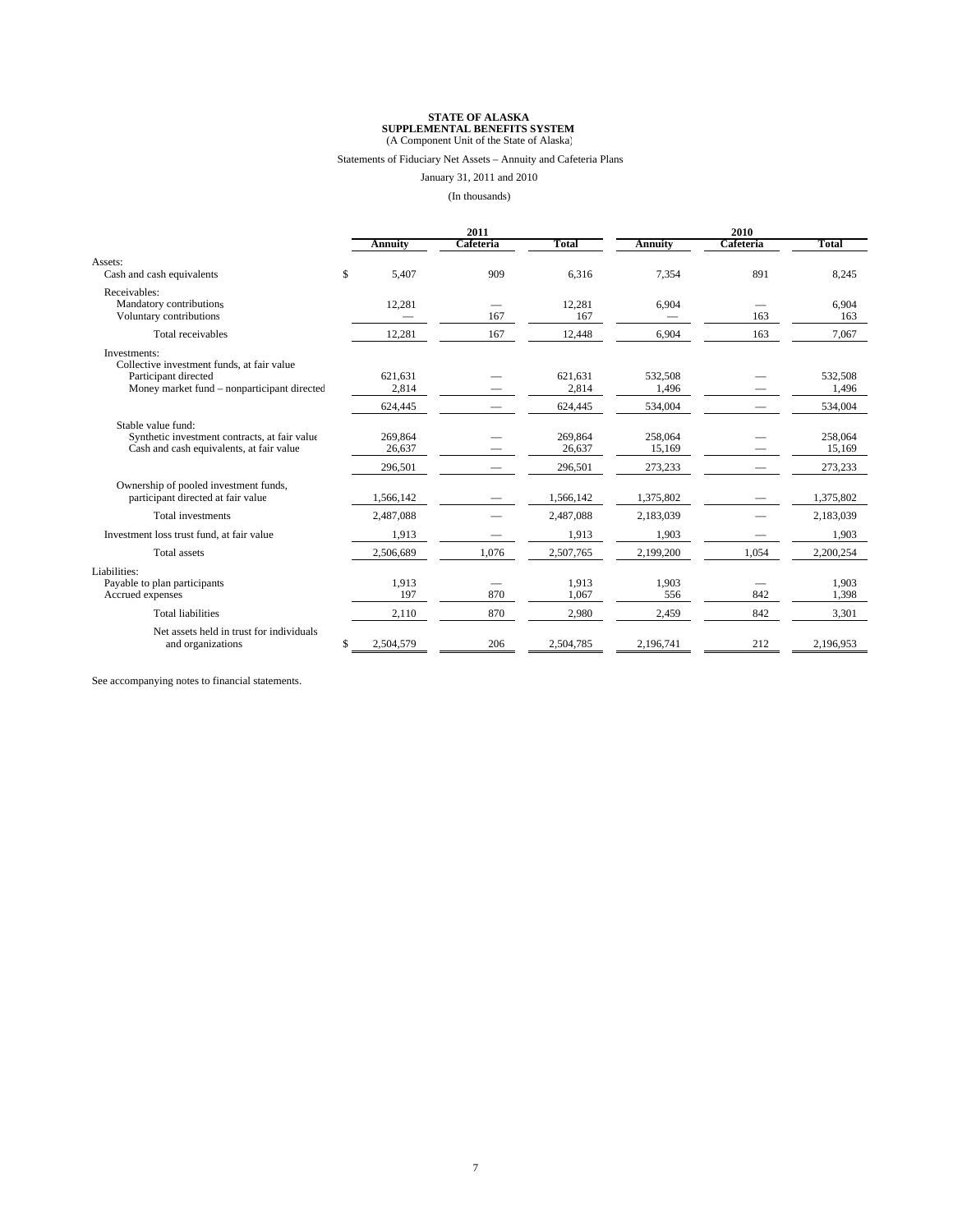#### Statements of Changes in Fiduciary Net Assets – Annuity and Cafeteria Plans

January 31, 2011 and 2010

(In thousands)

|                                                                        |    | 2011           |           |           | 2010           |           |           |
|------------------------------------------------------------------------|----|----------------|-----------|-----------|----------------|-----------|-----------|
|                                                                        |    | <b>Annuity</b> | Cafeteria | Total     | <b>Annuity</b> | Cafeteria | Total     |
| Additions:<br>Contributions:                                           |    |                |           |           |                |           |           |
| <b>Employer mandatory</b>                                              | \$ | 75,970         |           | 75,970    | 69.389         |           | 69,389    |
| Plan participant mandatory                                             |    | 75,970         |           | 75,970    | 69,389         |           | 69,389    |
| Plan participant voluntary                                             |    |                | 3,730     | 3,730     |                | 3,625     | 3,625     |
| Transfers in                                                           |    | 2,342          |           | 2,342     | 901            |           | 901       |
| Total contributions                                                    |    | 154,282        | 3,730     | 158,012   | 139,679        | 3,625     | 143,304   |
| Investment income:<br>Net appreciation                                 |    |                |           |           |                |           |           |
| in fair value of investments                                           |    | 273,142        |           | 273,142   | 343,491        |           | 343,491   |
| Interest                                                               |    | 10,273         |           | 10,273    | 10,230         |           | 10,230    |
| Net investment income                                                  |    | 283,415        |           | 283,415   | 353,721        |           | 353,721   |
| <b>Total additions</b>                                                 |    | 437,697        | 3,730     | 441,427   | 493,400        | 3,625     | 497,025   |
| Deductions:                                                            |    |                |           |           |                |           |           |
| Benefits paid to participants and purchases                            |    |                |           |           |                |           |           |
| of annuity contracts                                                   |    | 119,720        |           | 119,720   | 97,910         |           | 97,910    |
| Insurance premiums and dependent care                                  |    |                |           |           |                |           |           |
| assistance plan reimbursements                                         |    |                | 3,736     | 3,736     |                | 3,643     | 3,643     |
| Administrative expenses - annuity                                      |    | 9,838          |           | 9,838     | 9,387          |           | 9,387     |
| Administrative expenses – paid by annuity<br>for cafeteria             |    | 301            |           | 301       | 312            |           | 312       |
|                                                                        |    |                |           |           |                |           |           |
| <b>Total deductions</b>                                                |    | 129,859        | 3,736     | 133,595   | 107,609        | 3,643     | 111,252   |
| Net increase (decrease) in assets held<br>in trust for individuals and |    |                |           |           |                |           |           |
| organizations                                                          |    | 307,838        | (6)       | 307,832   | 385,791        | (18)      | 385,773   |
| Net assets, beginning of year                                          |    | 2,196,741      | 212       | 2,196,953 | 1,810,950      | 230       | 1,811,180 |
| Net assets, end of year                                                | S  | 2,504,579      | 206       | 2,504,785 | 2,196,741      | 212       | 2,196,953 |

See accompanying notes to financial statements.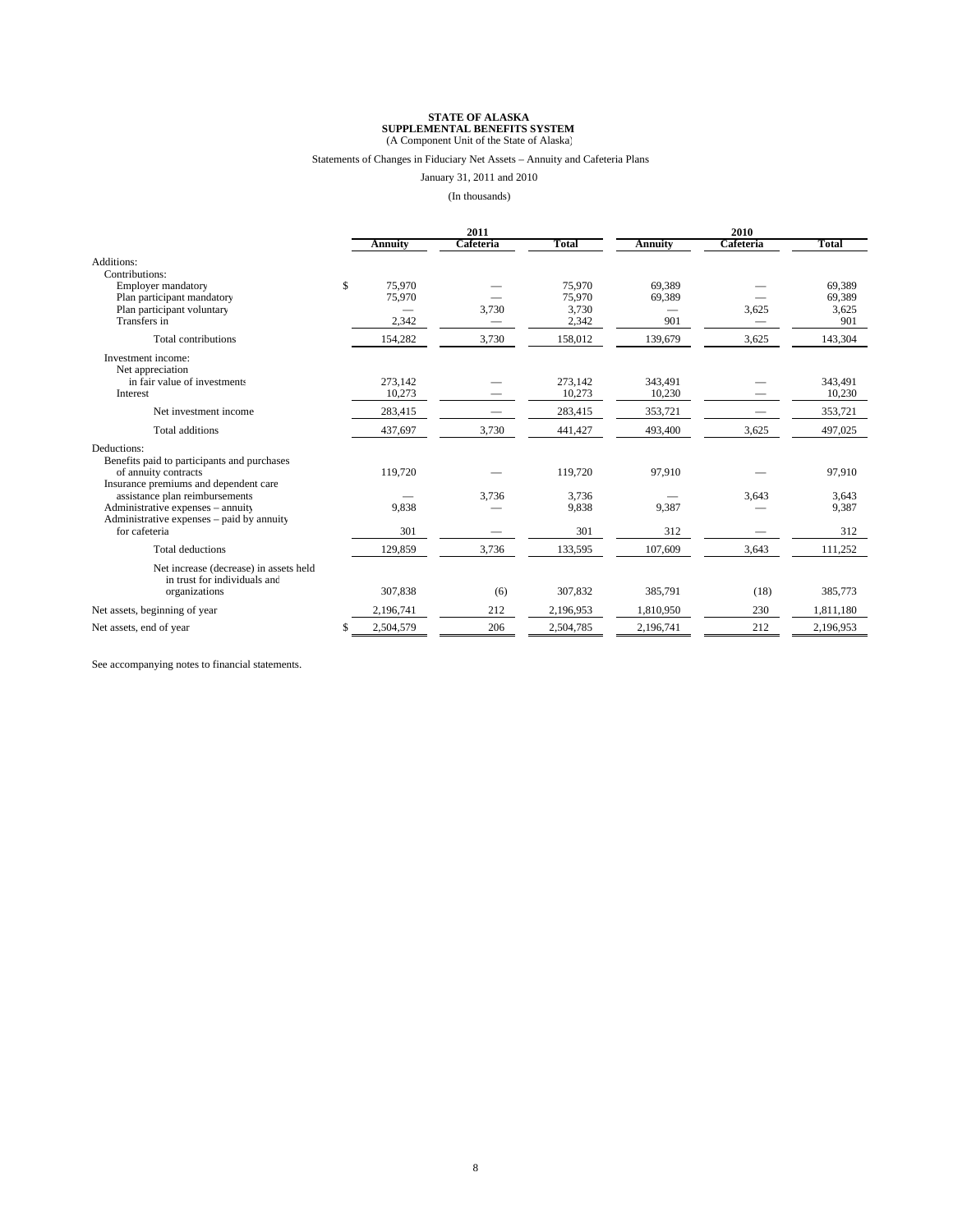Notes to Financial Statements

January 31, 2011 and 2010

#### **(1) Description**

The following brief description of the State of Alaska Supplemental Benefits System (the Plan), a Component Unit of the State of Alaska, which comprises the Supplemental Annuity Plan and the Supplemental Benefits Cafeteria Plans, is provided for general information purposes only. Participants should refer to the plan documents for more complete information.

#### *General*

The Plan was created by State of Alaska Statutes effective January 1, 1980, to provide benefits in lieu of those provided by the federal Social Security System (Social Security). All State of Alaska (State) employees who would have participated in Social Security, if the State had not withdrawn, participate in the Plan. Other employers whose employees participate in the State Public Employees' Retirement System and meet other requirements are eligible to have their employees participate in the Plan as provided by Alaska Statute. There were 19 participating employers besides the State as of January 31, 2011 and 2010. There were approximately 39,000 participants in the Plan as of January 31, 2011 and approximately 38,000 as of January 31, 2010.

The Division of Retirement and Benefits is responsible for plan administration and record-keeping. The Alaska Retirement Management Board (the Board) is responsible for the specific investment of moneys in the Plan.

#### *Contributions*

Mandatory contributions are made to the Supplemental Annuity Plan, a defined contribution plan, and voluntary contributions to the Supplemental Benefits Cafeteria Plans. Participating employees are vested at all times.

Supplemental Annuity Plan contributions are made in lieu of contributions to Social Security. The State and other participating employers are required by statute to contribute 12.26% of an employee's wages up to the taxable wage base in effect under Social Security regulations. Each employee is considered to have agreed to a wage reduction equal to one-half the contribution made on the employee's behalf.

Supplemental Benefits Cafeteria Plans contributions are voluntary based upon the optional benefits elected by each employee enrolled in the Plan. Each employee agrees to a wage reduction based upon the benefit options selected. The benefit amounts are deducted from each employee's wages and remitted by the employer to the Plan on the employee's behalf.

#### *Participant Accounts*

Participant accounts under the Supplemental Annuity Plan are self-directed with respect to investment options.

Each participant designates how his or her contribution is to be allocated among the investment options. Each participant's account is credited with the participant's contributions and the appreciation or depreciation in unit value for the investment funds.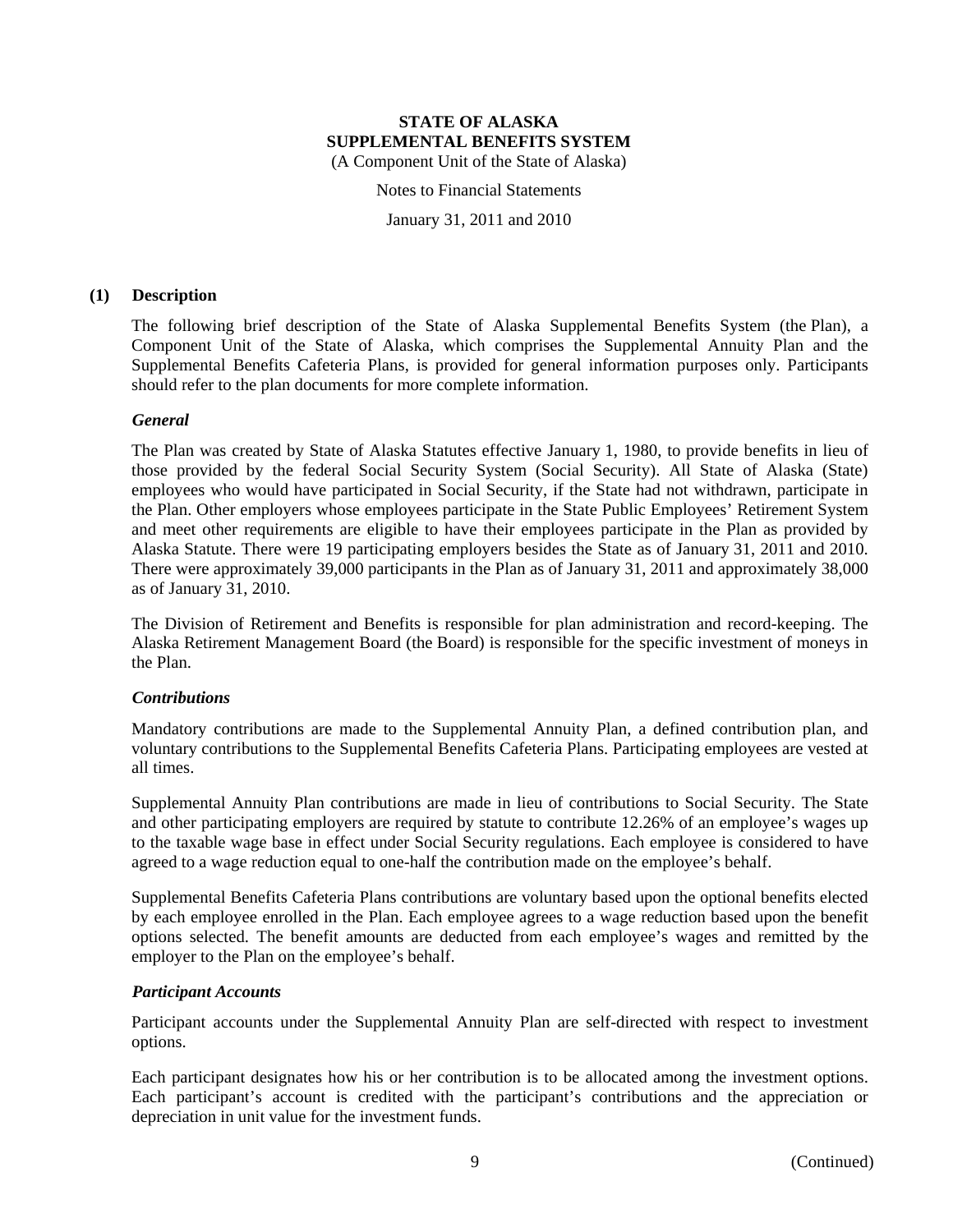Notes to Financial Statements

January 31, 2011 and 2010

#### **(1) Description (Cont.)**

Record-keeping/administrative fees consisting of a fixed amount, applied in a lump sum each calendar year, and a variable amount, applied monthly, are deducted from each participant's account, applied pro rata to all the funds in which the employee participates. This fee is for all costs incurred by the record-keeper and by the State. The investment management fees are netted out of the funds' performance.

At January 31, 2011, participants had the following investment options:

#### *Collective Investment Funds*

*T. Rowe Price Small Cap Stock Trust* – this fund invests primarily in stocks of small companies that appear undervalued or offer the potential for superior earnings growth. This fund invests at least 65.0% of its total assets in the stocks of small companies.

*S&P 500 Stock Index Fund* – this fund offers diversified investment in the U.S. equity market and is designed to replicate the returns and characteristics of the Standard & Poor's 500 Composite Stock Price Index. The fund owns all 500 of the securities in the S&P 500 Index in proportion to each security's size as measured by its total market value.

*Government/Credit Bond Index Fund* – this fund invests in a highly diversified portfolio of high quality U.S. fixed income securities. The fund buys and holds portfolios of the securities included in the Barclays Capital Government/Credit Bond Index. The fund seeks to closely match the Index's total rate of return. This fund replaced the State Street Daily Government/Corporate Bond Fund. As of August 23, 2007, the State Street Daily Government/Corporate Bond Fund had a calendar year 2007 negative investment return of approximately 18.0% compared to the Lehman Brothers Government/Credit Bond Index positive investment return of approximately 3.0%. The Board directed that the Barclay's Government/Credit Bond Index Fund be added to the Plan's fund investment options and that the State Street Daily Government/Corporate Bond Fund be terminated. Assets were transferred from the State Street fund to the Barclay's fund on August 28, 2007. On December 20, 2007, the State reached a settlement with State Street that provided each participant invested in the State Street Daily Government/Corporate Bond Fund with an amount equal to 100.0% of the losses incurred between June 29, 2007 and August 28, 2007 plus interest on these losses from August 28, 2007 to December 5, 2007. For the Supplemental Annuity Plan, this amount totaled \$6,298 with a subsequent additional residual settlement amount received late March 2008 of \$113.

*Brandes International Equity Fund* – this fund was added to the Plan on November 30, 2009. This fund invests primarily in the equity securities of non U.S. issuers whose equity market capitalizations exceed \$5 billion at the time of purchase. The fund is managed using a value investment process based on Graham & Dodd fundamental analysis of individual securities to identify those that are priced below their intrinsic value.

*World Equity ex U.S. Index Fund* – this fund is designed to replicate the returns of the MSCI ACWI Ex U.S. Index and provide a broad based, low cost exposure to both the developed and emerging markets. The index consists of approximately 2000 securities across 47 markets.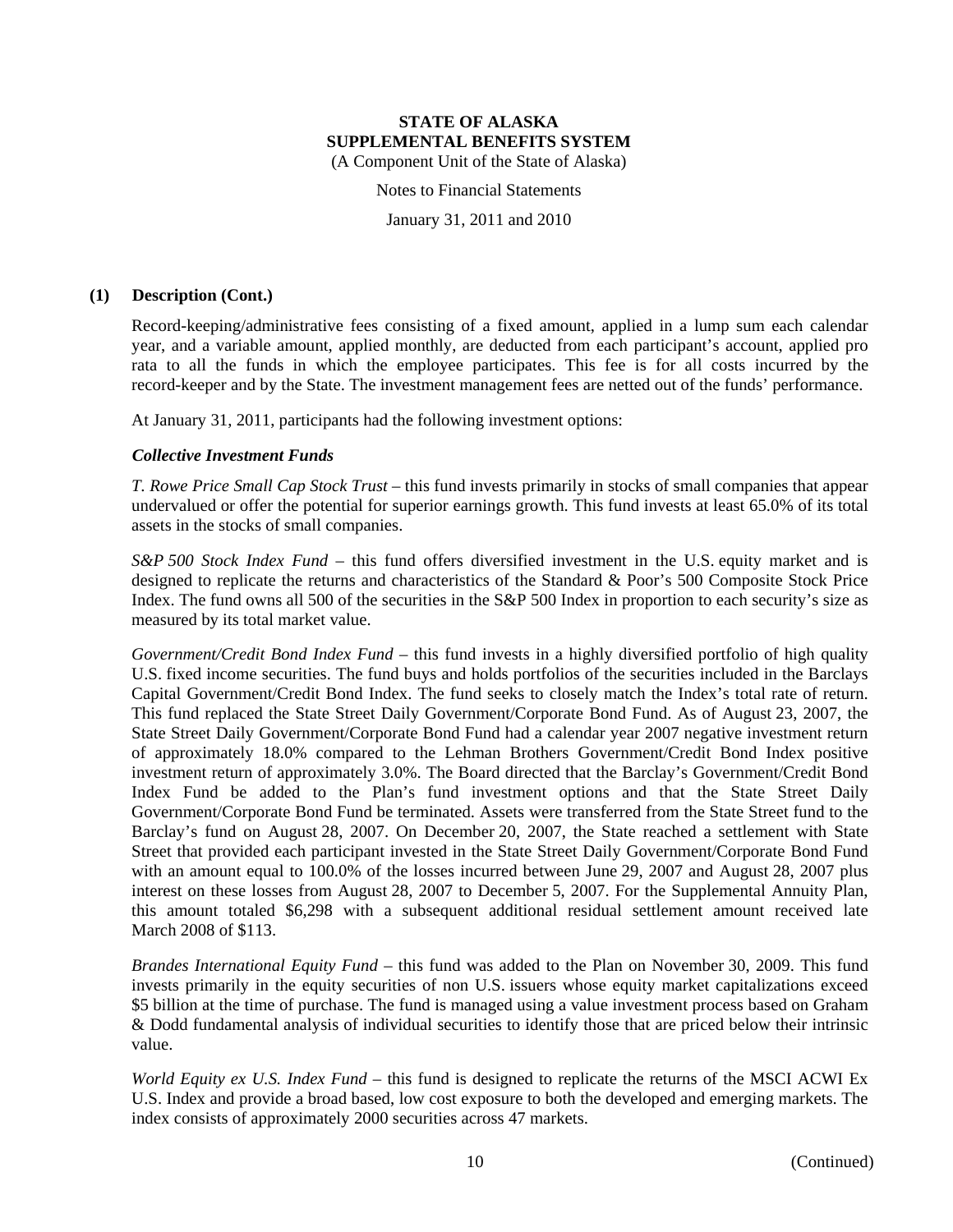Notes to Financial Statements

January 31, 2011 and 2010

### **(1) Description (Cont.)**

*World Government Bond ex U.S. Index Fund* – this fund is designed to replicate the total rate of return of the Citigroup World Government Bond Ex U.S. Index. The fund employs a passive bond indexing strategy, investing in a well-diversified portfolio, which is representative of the international government bond market.

*Russell 3000 Index Fund* – this fund is designed to replicate the returns and characteristics of the Russell 3000 Index. The fund comprises the 3,000 largest stocks in the U.S. market and accounts for approximately 97.0% of the U.S. stock market capitalization.

*SSgA Global Balanced Fund* – this fund has a target asset allocation of 60.0% equities and 40.0% fixed income and is invested in a mix of passively managed commingled funds. This fund replaced the Capital Guardian Global Balanced Fund on July 22, 2009.

*RCM Socially Responsible Investment Fund* – this fund is actively managed and only invests in companies contained within the KLD Large Mid Cap Social Index (LMSI). The LMSI holds approximately 600 companies with the highest environmental, social, and governance (ESG) rankings in each sector of the 1,000 largest U.S. stocks.

*Intermediate Bond Fund* – this fund buys and holds representative securities included in the Barclays Capital Intermediate Bond Index. The fund seeks to closely match the Index's total rate of return.

*Long U.S. Treasury Bond Index Fund* – this fund invests in one or more commingled funds managed by SSgA, which, in combination, are designed to replicate the return of the Barclays Capital Long Treasury Bond Index while providing for daily liquidity for plan participants. The fund seeks to match the return of Barclays Capital Long Treasury Bond Index by investing in a well diversified portfolio of treasury securities with maturities longer than ten years.

*U.S. Real Estate Investment Trust Index Fund* – this fund seeks to replicate the returns and characteristics of the Dow Jones Wilshire REIT Index by purchasing each security in the same capitalization weight as it appears in the Index.

*U.S. Treasury Inflation Protected Securities (TIPS) Index Fund* – this fund invests in the SSgA TIPS Index NL Series (Class A) and is intended to replicate the return of the index while providing for daily liquidity for the plan participants. The fund seeks to match the returns of the index by investing in a portfolio of U.S. Treasury inflation protected securities.

*State Street Institutional Treasury Money Market Fund* – this money market fund seeks to achieve its investment objective by investing substantially all of its investable assets in the State Street Money Market Portfolio of State Street Master Funds, which has the same investment objective as, and investment policies that are substantially similar to those of the fund. The fund attempts to achieve its investment objective by investing exclusively in direct obligations of the U.S. Treasury, such as U.S. Treasury bills, notes, and bonds. The fund may also invest in other mutual funds, subject to regulatory limitations, that invest exclusively in such obligations.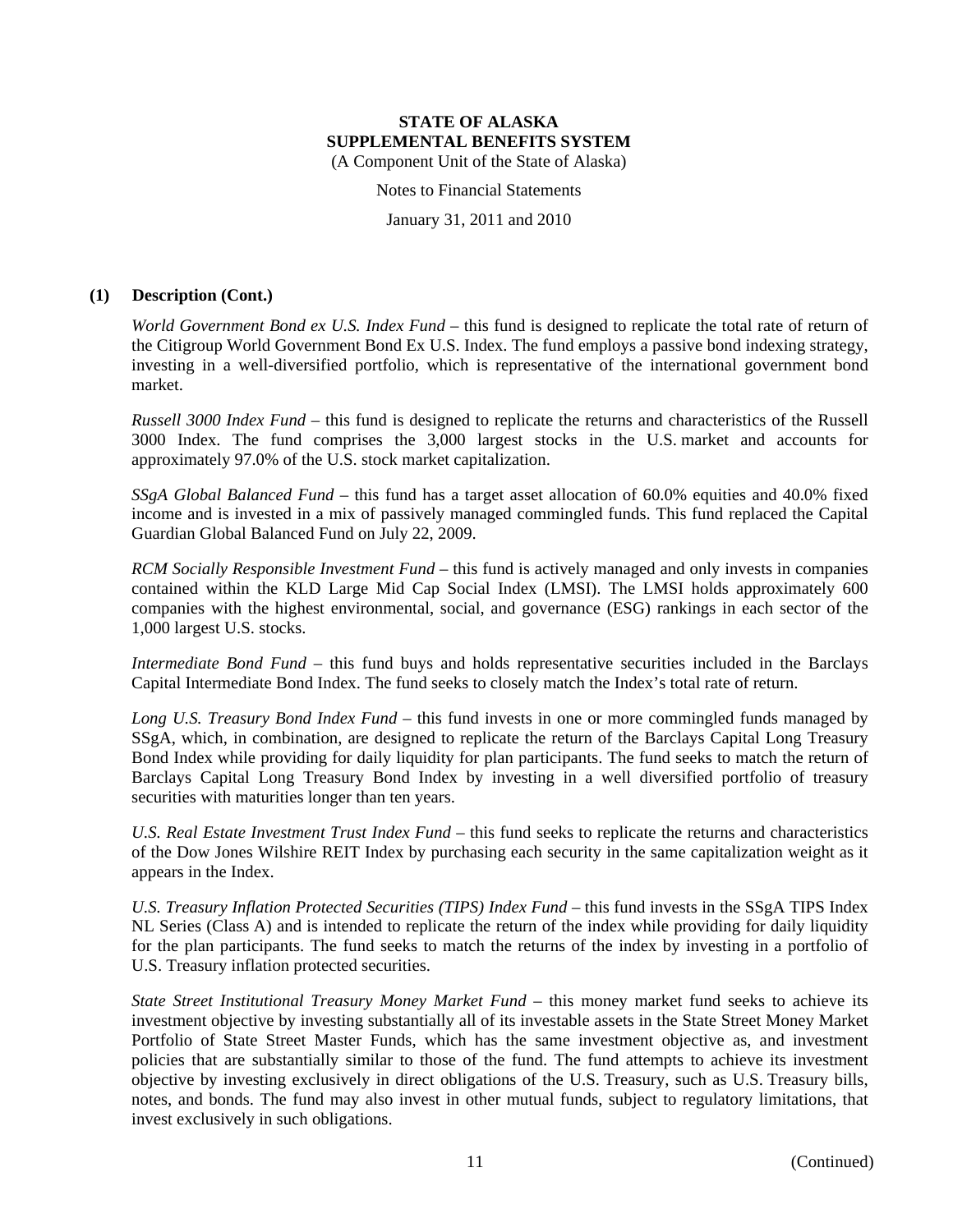Notes to Financial Statements

January 31, 2011 and 2010

### **(1) Description (Cont.)**

*Money Market Fund* – consist of nonparticipant-directed funds used to pay administrative costs of the plan.

#### *Pooled Investment Funds*

The Board contracts with an external investment manager who is given authority to invest in a wholly owned pooled environment to accommodate thirteen participant-directed funds.

*Alaska Target 2010 Fund* – this fund was designed to gradually invest more conservatively, with an emphasis on capital preservation, as the year 2010 approached. This fund was liquidated at the end of calendar year 2010 and all participant assets were transferred to the State Street Institutional Treasury Money Market Fund.

*Alaska Target Date Retirement 2010 – 2055 Trusts* – The Alaska Target Retirement Trusts were added to the Plan on April 1, 2009. The purpose of these funds is to provide a diverse mix of stocks, bonds, and money market securities for long-term investors with a higher tolerance for risk. The Trusts are designed to gradually invest more conservatively as the target retirement date approaches. The trusts invest in four underlying common trust funds, each one emphasizing a different market sector: U.S. stocks, non U.S. stocks, U.S. investment grade bonds, and money market securities. Over time, the allocations become more conservative, systematically decreasing exposure to stocks and increasing exposure to bonds and money market securities on a quarterly basis. At the target date, the trusts maintain a substantial exposure to stocks (approximately 55.0%). The most conservative allocation to stocks (approximately 20.0%) occurs 30 years after the target date is reached.

*Alaska Balanced Trust* – the purpose of this fund is to provide a balanced and diversified mix of U.S. and international stocks, bonds, federally guaranteed mortgages, and money market securities for investors with a low to average tolerance for risk. The trust is made up of securities from six market sectors: large U.S. companies, established international companies, small U.S. companies, investment grade U.S. bonds, federally guaranteed mortgages, and money market instruments.

*Alaska Long-Term Balanced Trust* – the purpose of this fund is to provide a balanced and diversified mix of U.S. and international stocks, investment grade bonds, federally guaranteed mortgages, and money market instruments for investors with a moderate risk tolerance. The trust is made up of securities from six market sectors: large U.S. companies, established international companies, small U.S. companies, investment grade U.S. bonds, federally guaranteed mortgages, and money market instruments.

#### *Stable Value Fund*

*Stable Value Fund* – the purpose of this fund is to preserve principal and to offer a competitive rate of interest consistent with the preservation of capital. The fund invests in a diversified portfolio of synthetic investment contracts issued by banks and insurance companies that meet stringent credit standards. Supporting securities for synthetic investment contracts typically include U.S. Treasury/agency obligations, mortgage- and asset-backed securities, as well as investment grade corporate bonds.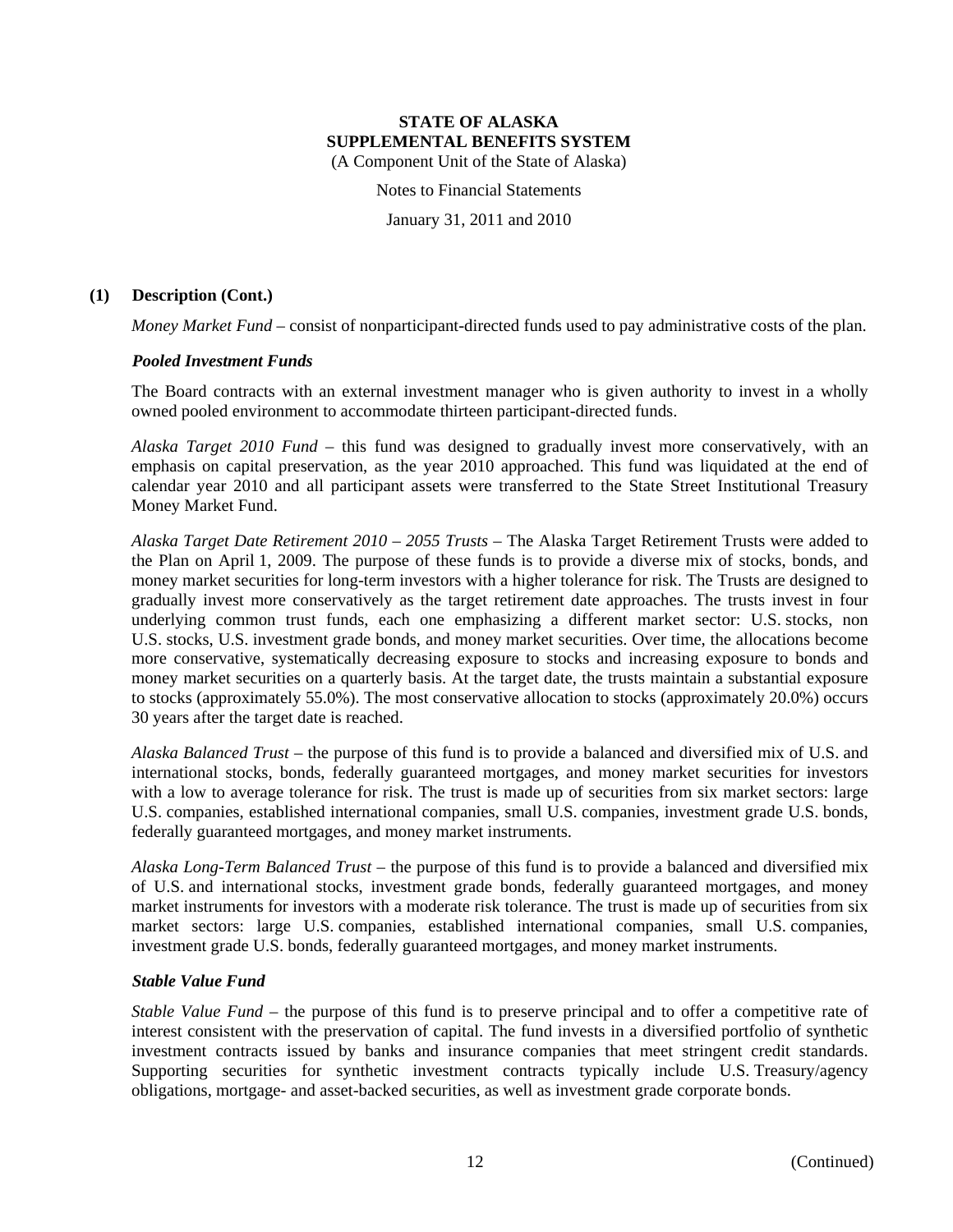Notes to Financial Statements

January 31, 2011 and 2010

#### **(1) Description (Cont.)**

#### *Payment of Annuity Benefits*

Employees are eligible to withdraw from the Supplemental Annuity Plan sixty days after termination. Benefits are payable in the form of a lump-sum annuity or one of various continuing annuities purchased from an insurance carrier, which are excluded from plan assets. The plan administrator issues lump-sum disbursements through its contracted record-keeper.

#### *Supplemental Benefits Cafeteria*

Benefits available under the Supplemental Benefits Cafeteria Plans include death, disability, survivor benefits, and dependent care reimbursement. Selection of these benefits is at the discretion of the employee, with certain restrictions, and may be amended and/or changed on an annual basis or in conjunction with an employee change in status.

All supplemental benefits, except dependent care reimbursement, are provided through insurance policies. The Dependent Care Assistance Plan is administered by the State.

#### *Funding of the Annuity Plan*

Supplemental annuity contributions from employers were deposited with investment managers under contract with the Plan for the years ended January 31, 2011 and 2010. The amounts credited to each participant account include the appreciation or depreciation in the unit values of the investment funds in addition to participant contributions received during the year.

#### *Effect of Plan Termination*

Although the State has established the Plan with the bona fide intention and expectation that it will continue the Plan indefinitely, the State may in its sole and absolute discretion terminate the Plan in whole or in part at any time without liability whatsoever for such termination. If the Plan is terminated, the deposit contracts shall remain in force until all individual employee benefit accounts have been completely distributed in accordance with the Plan.

The employers are under no obligation or liability to continue making contributions to, or participate in, the Plan. Employers in their sole and absolute discretion may discontinue participation and contributions with no liability whatsoever for such termination except liability to the State under the terms of the participation agreement.

#### *Income Taxes*

The Plan is exempt from federal income taxes under the provisions of Section 501(a) of the Internal Revenue Code.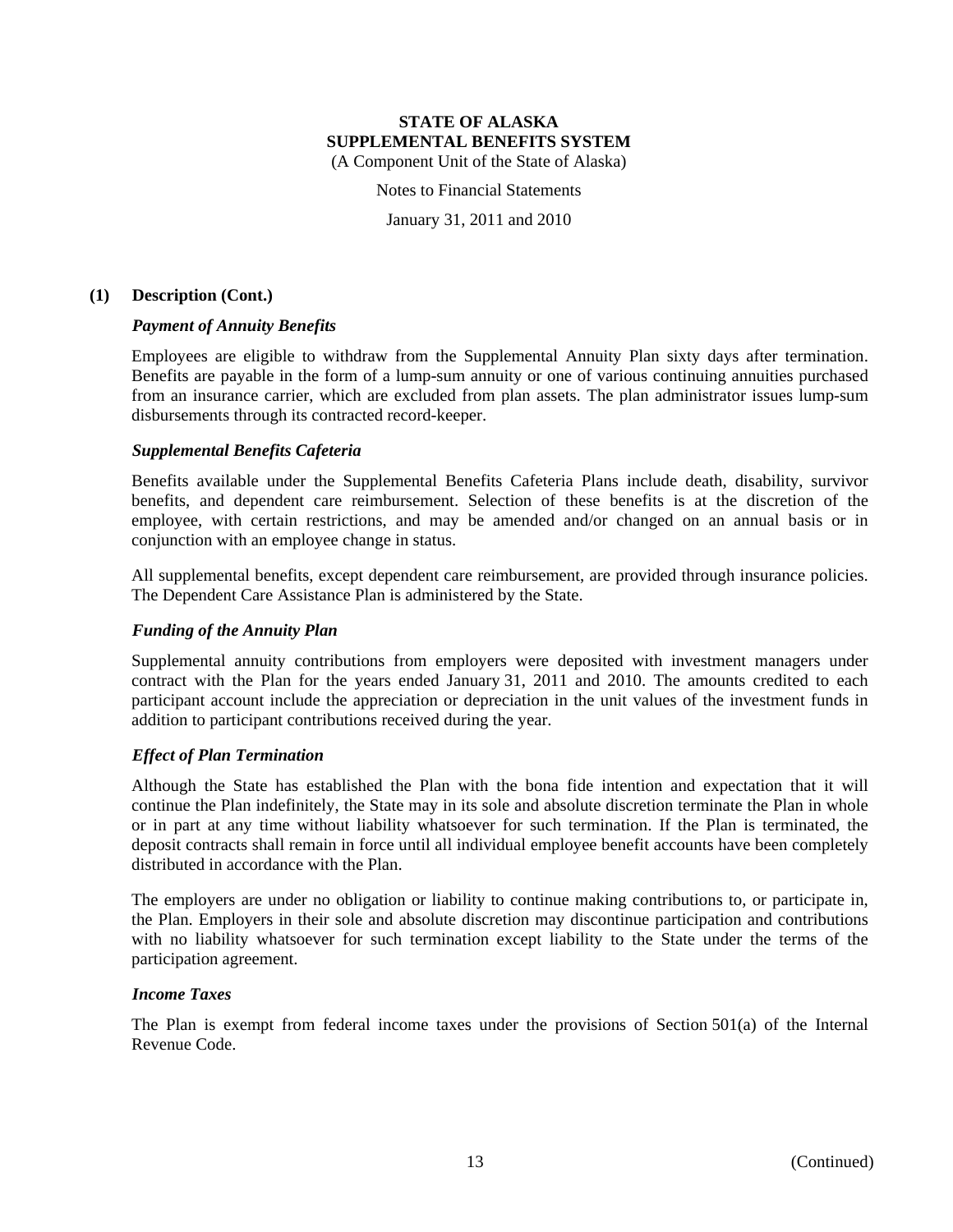# **STATE OF ALASKA SUPPLEMENTAL BENEFITS SYSTEM**

(A Component Unit of the State of Alaska)

Notes to Financial Statements

January 31, 2011 and 2010

### **(2) Summary of Significant Accounting Policies**

#### *Basis of Accounting*

The Plan's financial statements are prepared using the economic resources measurement focus and the accrual basis of accounting. In preparing the financial statements, the plan administrator is required to make estimates that affect the reported amounts of assets and liabilities and disclosures of contingent assets and liabilities as of the date of the financial statements, and additions and deductions for the reporting periods. Actual results could differ from those estimates.

#### *Valuation of Collective Investment Funds*

The Plan's investments in collective investment funds (note 3), held in trust, are stated at fair value based on the unit value as reported by the Trustees multiplied by the number of units held by the Plan. The unit value is determined by the Trustees based on the fair value of the underlying assets. Purchases and sales of securities are recorded on a trade-date basis.

#### *Valuation of Synthetic Investment Contracts*

The Plan's investments in fully benefit-responsive synthetic investment contracts (note 4) are stated at fair values as they are affected by market factors and current standings.

#### *Valuation of Ownership of Pooled Investment Funds*

The Plan's ownership of pooled investment funds held in trust are stated at fair value based on the unit values as reported by the Trustees multiplied by the number of units held by the Plan. The unit value is determined by the Trustees based on the fair value of the underlying assets. Purchases and sales of securities are recorded on a trade-date basis.

#### *Cash and Cash Equivalents*

Cash and cash equivalents at January 31, 2011 and 2010 comprise of interest-bearing deposits.

#### *Contributions Receivable*

Contributions applicable to wages earned through January 31 are accrued. These contributions are considered fully collectible, and accordingly, no allowance for doubtful accounts is considered necessary.

#### **(3) Investments**

The Plan is primarily participant directed, which means that the Plan's annuity participants decide in which options to invest. Of total Plan Fiduciary Net Assets of \$2.5 billion at January 31, 2011, 99.3%, or \$2.5 billion, are specifically allocated to individual participant accounts. Of total Plan Fiduciary Net Assets of \$2.2 billion at January 31, 2010, 99.3%, or \$2.2 billion, are specifically allocated to individual participant accounts.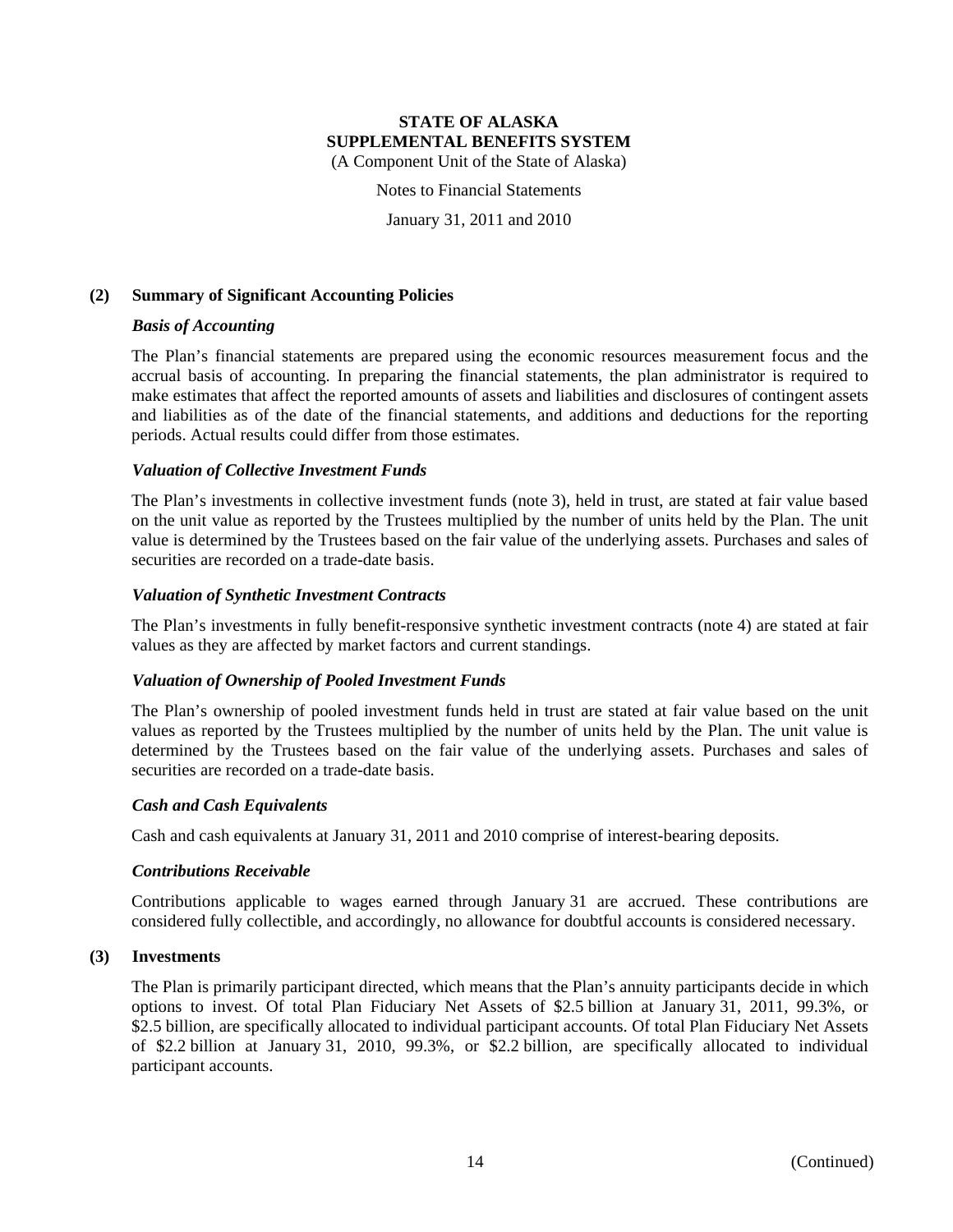Notes to Financial Statements

January 31, 2011 and 2010

# **(3) Investments (Cont.)**

Each participant designates how their contribution is to be allocated among the investment options. Each participant's account is credited with the participant's contributions, adjusted for the appreciation or depreciation in unit value for the investment funds, and reduced for administrative fees.

At June 30, 2011 and 2010 the participant directed investments included the following (in thousands):

|                                                 | <b>Market value</b> |           |           |  |
|-------------------------------------------------|---------------------|-----------|-----------|--|
|                                                 |                     | 2011      | 2010      |  |
| <b>Alaska Balanced Trust</b>                    | \$                  | 1,075,300 | 994,293   |  |
| Alaska Long-Term Balanced Trust                 |                     | 309,435   | 229,485   |  |
| Stable Value Fund                               |                     | 296,501   | 273,233   |  |
| S&P 500 Stock Index Fund                        |                     | 235,890   | 200,123   |  |
| Alaska Target Date Retirement 2015 Trust        |                     | 84,852    | 75,366    |  |
| T. Rowe Price Small Cap Stock Trust             |                     | 82,761    | 55,728    |  |
| <b>Brandes International Equity Fund</b>        |                     | 79,416    | 82,628    |  |
| <b>SSGA Global Balanced Fund</b>                |                     | 53,137    | 48,789    |  |
| Government Credit Bond Index Fund               |                     | 44,302    | 46,470    |  |
| Alaska Target Date Retirement 2020 Trust        |                     | 32,549    | 25,779    |  |
| <b>RCM Socially Responsible Investment Fund</b> |                     | 31,958    | 23,148    |  |
| Alaska Target 2010 Fund                         |                     | 23,922    | 31,851    |  |
| U.S. Real Estate Investment Trust Index Fund    |                     | 21,205    | 11,422    |  |
| Alaska Target Date Retirement 2025 Trust        |                     | 14,523    | 10,462    |  |
| <b>Intermediate Bond Fund</b>                   |                     | 13,608    | 14,373    |  |
| World Equity Ex-U.S. Index Fund                 |                     | 12,833    | 12,295    |  |
| <b>State Street Money Market Fund</b>           |                     | 12,675    | 11,222    |  |
| <b>U.S. TIPS Index Fund</b>                     |                     | 12,578    | 12,269    |  |
| Russell 3000 Index Fund                         |                     | 12,506    | 6,338     |  |
| Alaska Target Date Retirement 2010 Trust        |                     | 5,412     | 2,648     |  |
| Long U.S. Treasury Bond Index Fund              |                     | 5,356     | 5,254     |  |
| Alaska Target Date Retirement 2035 Trust        |                     | 4,528     | 2,127     |  |
| Alaska Target Date Retirement 2030 Trust        |                     | 4,037     | 1,158     |  |
| Alaska Target Date Retirement 2040 Trust        |                     | 3,842     | 1,391     |  |
| World Government Bond Ex-U.S. Index Fund        |                     | 3,406     | 2,449     |  |
| Alaska Target Date Retirement 2045 Trust        |                     | 3,019     | 558       |  |
| Alaska Target Date Retirement 2050 Trust        |                     | 2,870     | 521       |  |
| Alaska Target Date Retirement 2055 Trust        |                     | 2,053     | 163       |  |
| Total                                           | \$                  | 2,484,474 | 2,181,543 |  |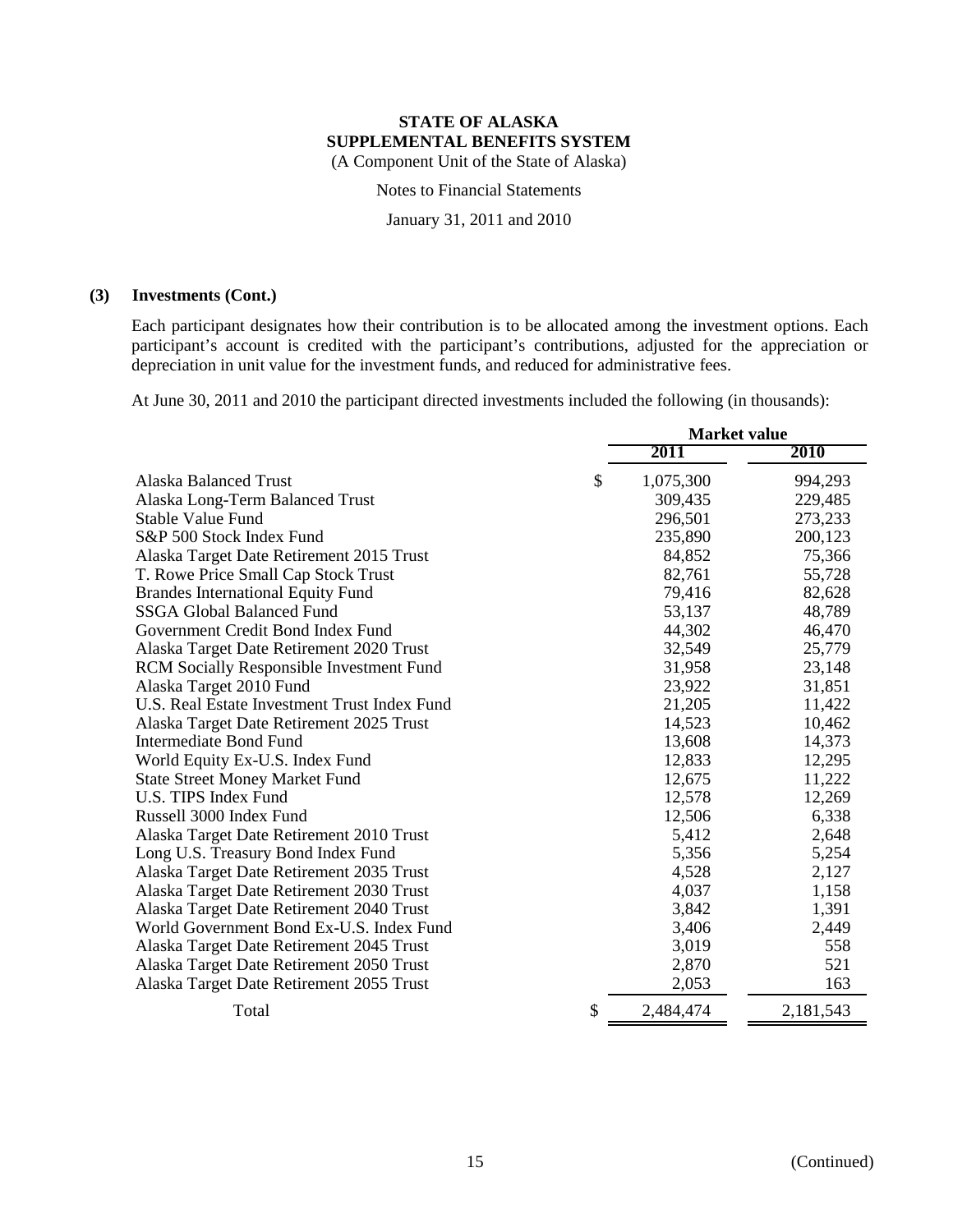Notes to Financial Statements

January 31, 2011 and 2010

# **(3) Investments (Cont.)**

The Plan's investments at January 31, 2011 include the following collective investment funds (in thousands):

|                                                                                                  | <b>Units owned</b> | <b>Unit value</b> | <b>Balance</b><br>(In thousands) |
|--------------------------------------------------------------------------------------------------|--------------------|-------------------|----------------------------------|
| Equity funds:                                                                                    |                    |                   |                                  |
| <b>Brandes International Equity Fund Fee</b>                                                     | 7,265,878          | 10.930            | \$<br>79,416                     |
| T. Rowe Price Small Cap Stock Trust                                                              | 1,576,404          | 52.500            | 82,761                           |
| S&P 500 Stock Index Fund                                                                         | 8,999,469          | 26.212            | 235,890                          |
| <b>RCM</b> Socially Responsible                                                                  |                    |                   |                                  |
| <b>Investment Fund</b>                                                                           | 2,247,926          | 14.217            | 31,958                           |
| World Equity Ex-U.S. Index Fund                                                                  | 1,005,977          | 12.757            | 12,833                           |
| Russell 3000 Index Fund                                                                          | 1,094,728          | 11.423            | 12,506                           |
| <b>U.S. Real Estate Investment Trust</b>                                                         |                    |                   |                                  |
| <b>Index Fund</b>                                                                                | 2,153,046          | 9.849             | 21,205                           |
|                                                                                                  |                    |                   | 476,569                          |
| Bond and debt securities funds:                                                                  |                    |                   |                                  |
| Government/Credit Bond Fund                                                                      | 1,509,638          | 29.346            | 44,302                           |
| <b>Intermediate Bond Fund</b>                                                                    | 549,699            | 24.754            | 13,608                           |
| World Government Bond Ex-U.S.                                                                    |                    |                   |                                  |
| <b>Index Fund</b>                                                                                | 295,060            | 11.543            | 3,406                            |
| Long U.S. Treasury Bond Index Fund                                                               | 489,040            | 10.953            | 5,356                            |
| <b>U.S. TIPS Index Fund</b>                                                                      | 1,133,029          | 11.101            | 12,578                           |
|                                                                                                  |                    |                   | 79,250                           |
| Bond and equity funds:                                                                           |                    |                   |                                  |
| SSgA Global Balanced Fund                                                                        | 4,254,870          | 12                | 53,137                           |
|                                                                                                  |                    |                   | 53,137                           |
| Money market fund:<br>Participant directed - State Street<br><b>Institutional Treasury Money</b> |                    |                   |                                  |
| <b>Market Fund</b>                                                                               | 12,674,961         | 1                 | 12,675                           |
| Nonparticipant directed                                                                          | 162,814            | 17                | 2,814                            |
|                                                                                                  |                    |                   | 15,489                           |
| Total collective investment                                                                      |                    |                   |                                  |
| funds                                                                                            |                    |                   | \$<br>624,445                    |
|                                                                                                  |                    |                   |                                  |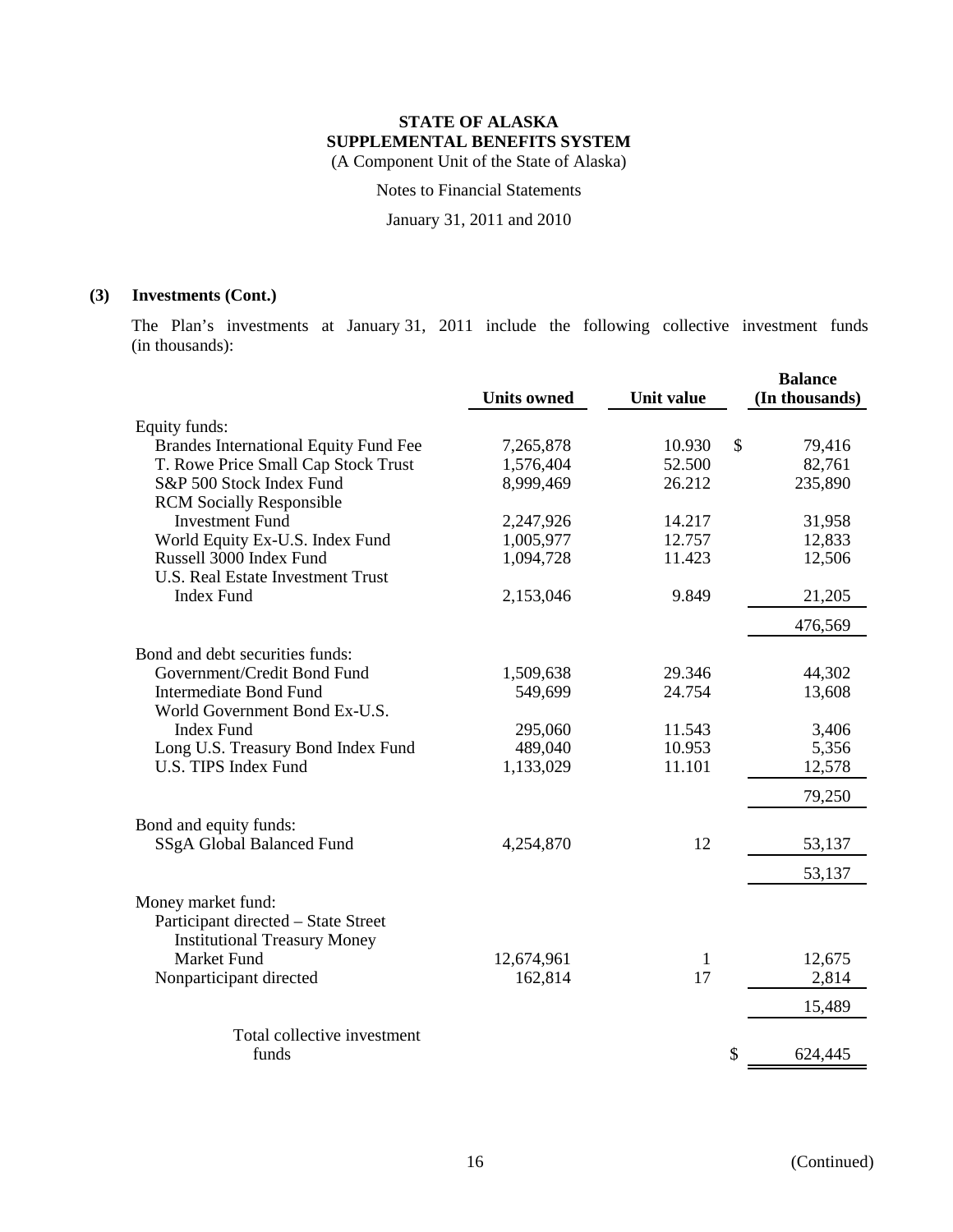Notes to Financial Statements

January 31, 2011 and 2010

# **(3) Investments (Cont.)**

The Plan's investments at January 31, 2010 include the following collective investment funds:

|                                              | <b>Units owned</b> | <b>Unit value</b> | <b>Balance</b> |
|----------------------------------------------|--------------------|-------------------|----------------|
|                                              |                    |                   | (In thousands) |
| Equity funds:                                |                    |                   |                |
| <b>Brandes International Equity Fund Fee</b> | 8,465,885          | 9.760             | \$<br>82,628   |
| T. Rowe Price Small Cap Stock Trust          | 1,471,919          | 37.860            | 55,728         |
| S&P 500 Stock Index Fund                     | 9,334,498          | 21.439            | 200,123        |
| <b>RCM Socially Responsible</b>              |                    |                   |                |
| <b>Investment Fund</b>                       | 1,991,396          | 11.624            | 23,148         |
| World Equity Ex-U.S. Index Fund              | 1,135,016          | 10.832            | 12,295         |
| Russell 3000 Index Fund                      | 687,576            | 9.218             | 6,338          |
| <b>U.S. Real Estate Investment Trust</b>     |                    |                   |                |
| <b>Index Fund</b>                            | 1,626,224          | 7.024             | 11,422         |
|                                              |                    |                   | 391,682        |
| Bond and debt securities funds:              |                    |                   |                |
| Government/Credit Bond Fund                  | 1,661,741          | 27.965            | 46,470         |
| <b>Intermediate Bond Fund</b>                | 602,610            | 23.852            | 14,373         |
| World Government Bond Ex-U.S.                |                    |                   |                |
| <b>Index Fund</b>                            | 223,619            | 10.951            | 2,449          |
| Long U.S. Treasury Bond Index Fund           | 499,908            | 10.510            | 5,254          |
| U.S. TIPS Index Fund                         | 1,156,765          | 10.606            | 12,269         |
|                                              |                    |                   | 80,815         |
| Bond and equity funds:                       |                    |                   |                |
| SSgA Global Balanced Fund                    | 4,462,736          | 10.932            | 48,789         |
|                                              |                    |                   | 48,789         |
| Money market fund:                           |                    |                   |                |
| Participant directed - State Street          |                    |                   |                |
| <b>Institutional Treasury Money</b>          |                    |                   |                |
| Market Fund                                  | 11,222,353         | 1.000             | 11,222         |
| Nonparticipant directed                      | 86,487             | 17.305            | 1,496          |
|                                              |                    |                   | 12,718         |
| Total collective investment                  |                    |                   |                |
| funds                                        |                    |                   | \$<br>534,004  |
|                                              |                    |                   |                |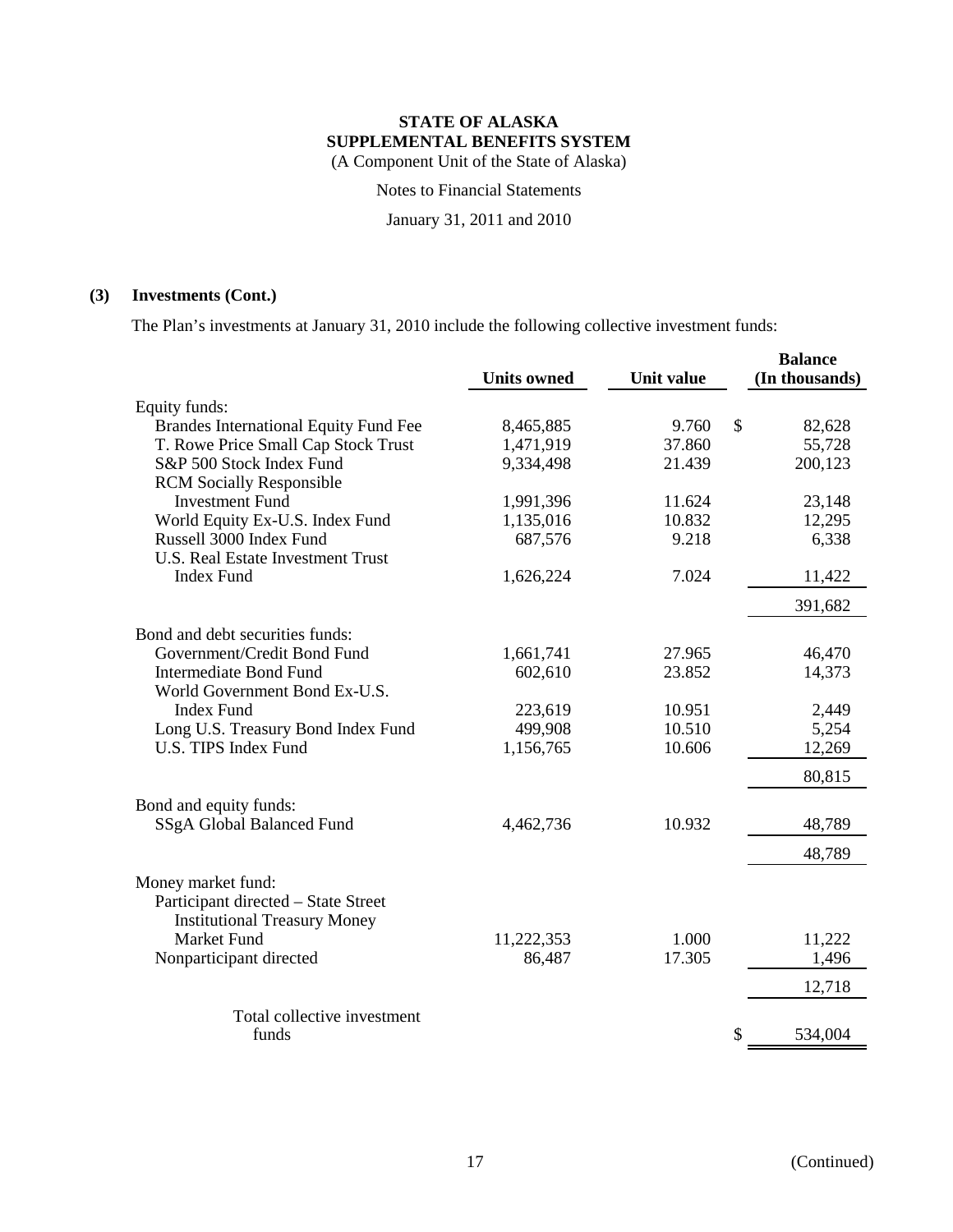Notes to Financial Statements

January 31, 2011 and 2010

#### **(4) Synthetic Investment Contracts**

Accounts and terms of synthetic investment contracts in effect at December 31 are as follows:

#### *Bank of America*

In 2004, the Plan's investment manager entered into an investment contract, on behalf of the Plan, with Bank of America. This financial institution provides a wrap contract that covers a separately managed structured payout synthetic investment portfolio. The account is credited with earnings and investment deposits, less administrative expenses charged by the financial institution and investment withdrawals. The contract is included in the Plan's financial statements at market value. It is fully benefit responsive. There are no reserves against market value for the credit risk of the contract issuer or otherwise. The contract value of the investment contract at January 31, 2011 and 2010 was \$51,249,000 and \$49,135,000, respectively, as reported by Bank of America, and the market value of the portfolio at January 31, 2011 and 2010 was \$53,994,000 and \$51,628,000, respectively. The average crediting rate for fiscal years 2011 and 2010 was approximately 4.30% and 4.44%, respectively. The crediting interest rates are based on the approximate rate of interest that will amortize differences between book and market value over the portfolio's average duration.

# *NATIXIS Financial Products Inc.*

In 2004, the Plan's investment manager entered into an investment contract, on behalf of the Plan, with NATIXIS Financial Products Inc. This financial institution provides a wrap contract that covers a separately managed structured payout synthetic investment portfolio. The account is credited with earnings and investment deposits, less administrative expenses charged by the financial institution and investment withdrawals. The contract is included in the Plan's financial statements at market value. It is fully benefit responsive. There are no reserves against contract value for the credit risk of the contract issuer or otherwise. The contract value of the investment contract at January 31, 2011 and 2010 was \$51,244,000 and \$49,130,000, respectively, as reported by NATIXIS Financial Products Inc., and the market value of the portfolio at January 31, 2011 and 2010 was \$53,988,000 and \$51,623,000, respectively. The average yield and crediting interest rate for fiscal years 2011 and 2010 were approximately 4.30% and 4.44%, respectively. The crediting interest rate is based on the approximate rate of interest that will amortize differences between book and market value over the portfolio's average duration.

# *Pacific Life Insurance Co.*

In 2004, the Plan's investment manager entered into an investment contract, on behalf of the Plan, with Pacific Life Insurance Co. This financial institution provides a wrap contract that covers a separately managed structured payout synthetic investment portfolio. The account is credited with earnings and investment deposits, less administrative expenses charged by the financial institution and investment withdrawals. The contract is included in the Plan's financial statements at market value. It is fully benefit responsive. There are no reserves against market value for the credit risk of the contract issuer or otherwise. The contract value of the investment contract at January 31, 2011 and 2010 was \$51,249,000 and \$49,135,000, respectively, as reported by Pacific Life Insurance Co., and the market value of the portfolio at January 31, 2011 and 2010 was \$53,994,000 and \$51,628,000, respectively. The average yield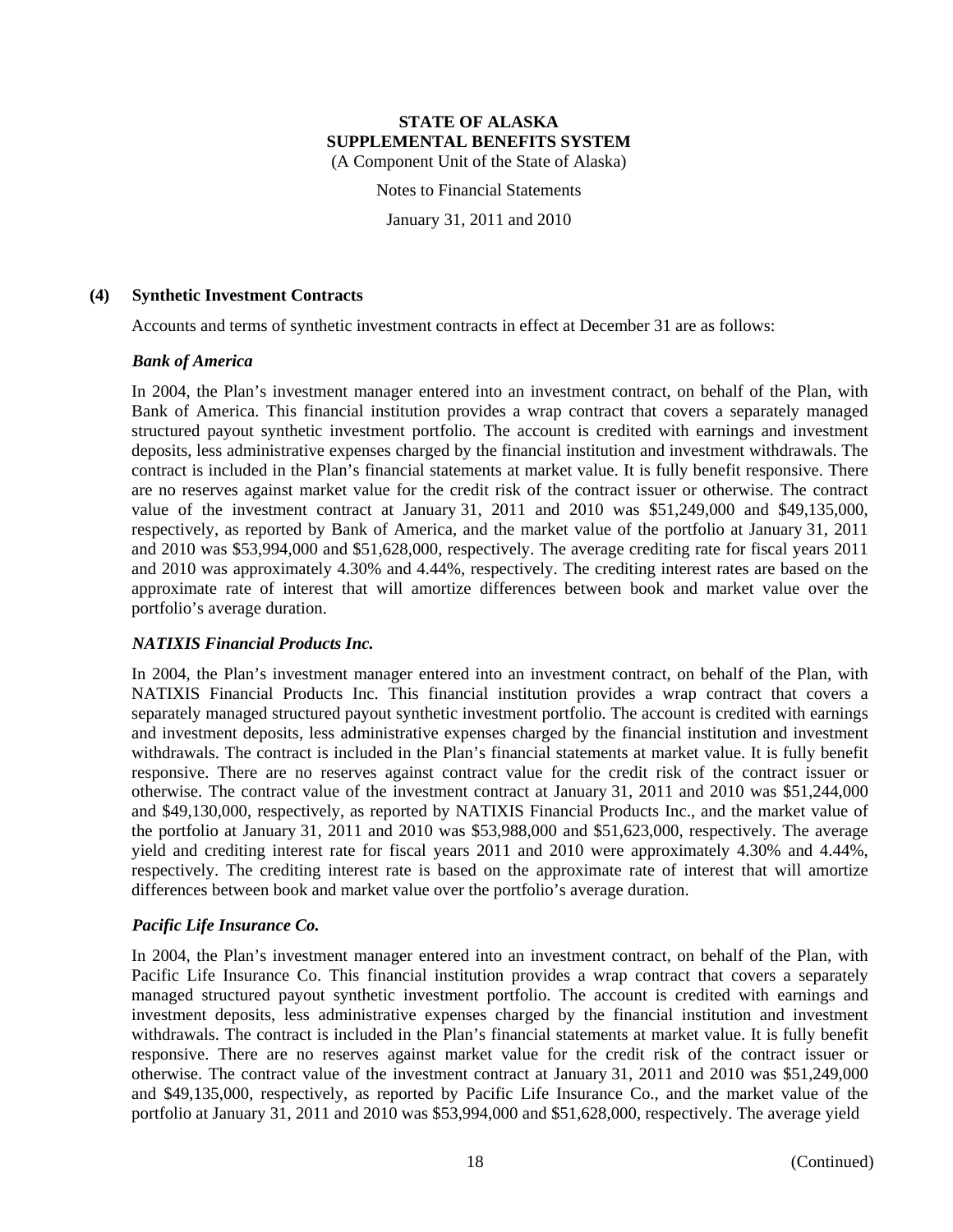Notes to Financial Statements

January 31, 2011 and 2010

#### **(4) Synthetic Investment Contracts (Cont.)**

and crediting interest rate for fiscal years 2011 and 2010 were approximately 4.30% and 4.44%, respectively. The crediting interest rate is based on the approximate rate of interest that will amortize differences between book and market value over the portfolio's average duration.

#### *Rabobank Nederland*

In 2004, the Plan's investment manager entered into an investment contract, on behalf of the Plan, with Rabobank Nederland. This financial institution provides a wrap contract that covers a separately managed constant duration synthetic investment portfolio. The account is credited with earnings and investment deposits, less administrative expenses charged by the financial institution and investment withdrawals. The contract is included in the Plan's financial statements at market value. It is fully benefit responsive. There are no reserves against contract value for the credit risk of the contract issuer or otherwise. The contract value of the investment contract at January 31, 2011 and 2010 was \$51,117,000 and \$48,991,000, respectively, as reported by Rabobank Nederland, and the market value of the portfolio at January 31, 2011 and 2010 was \$53,897,000 and \$51,557,000, respectively. The average yield and crediting interest rate for fiscal years 2011 and 2010 were approximately 4.34% and 4.38%, respectively. The crediting interest rate is based on the approximate rate of interest that will amortize differences between book and market value over the portfolio's average duration.

#### *State Street Bank & Trust Co.*

In 2004, the Plan's investment manager entered into an investment contract, on behalf of the Plan, with State Street Bank & Trust Co. This financial institution provides a wrap contract that covers a separately managed constant duration synthetic investment portfolio. The account is credited with earnings and investment deposits, less administrative expenses charged by the financial institution and investment withdrawals. The contract is included in the Plan's financial statements at market value. It is fully benefit responsive. There are no reserves against contract value for the credit risk of the contract issuer or otherwise. The contract value of the investment contract at January 31, 2011 and 2010 was \$51,247,000 and \$49,133,000, respectively, as reported by State Street Bank & Trust Co., and the market value of the portfolio at January 31, 2011 and 2010 was \$53,991,000 and \$51,626,000, respectively. The average yield and crediting interest rate for fiscal years 2011 and 2010 were approximately 4.30% and 4.44%, respectively. The crediting interest rate is based on the approximate rate of interest that will amortize differences between book and market value over the portfolio's average duration.

# **(5) Investment Loss Trust Fund**

Deposits with contract values of \$131,805 at January 31, 1991 were invested in guaranteed investment contracts with Executive Life Insurance Company (Executive Life), which was taken over by California State Regulators in April 1991, resulting in uncertainty about the value of these plan assets.

To address this situation, the Investment Loss Trust Fund (Fund) was established by Alaska Statute 37.14.300. The Alaska Department of Administration is to spend that Fund as necessary to hold participants in the Plan and annuity holders (with Executive Life) harmless from a loss of value in the investment and annuity contracts issued by Executive Life.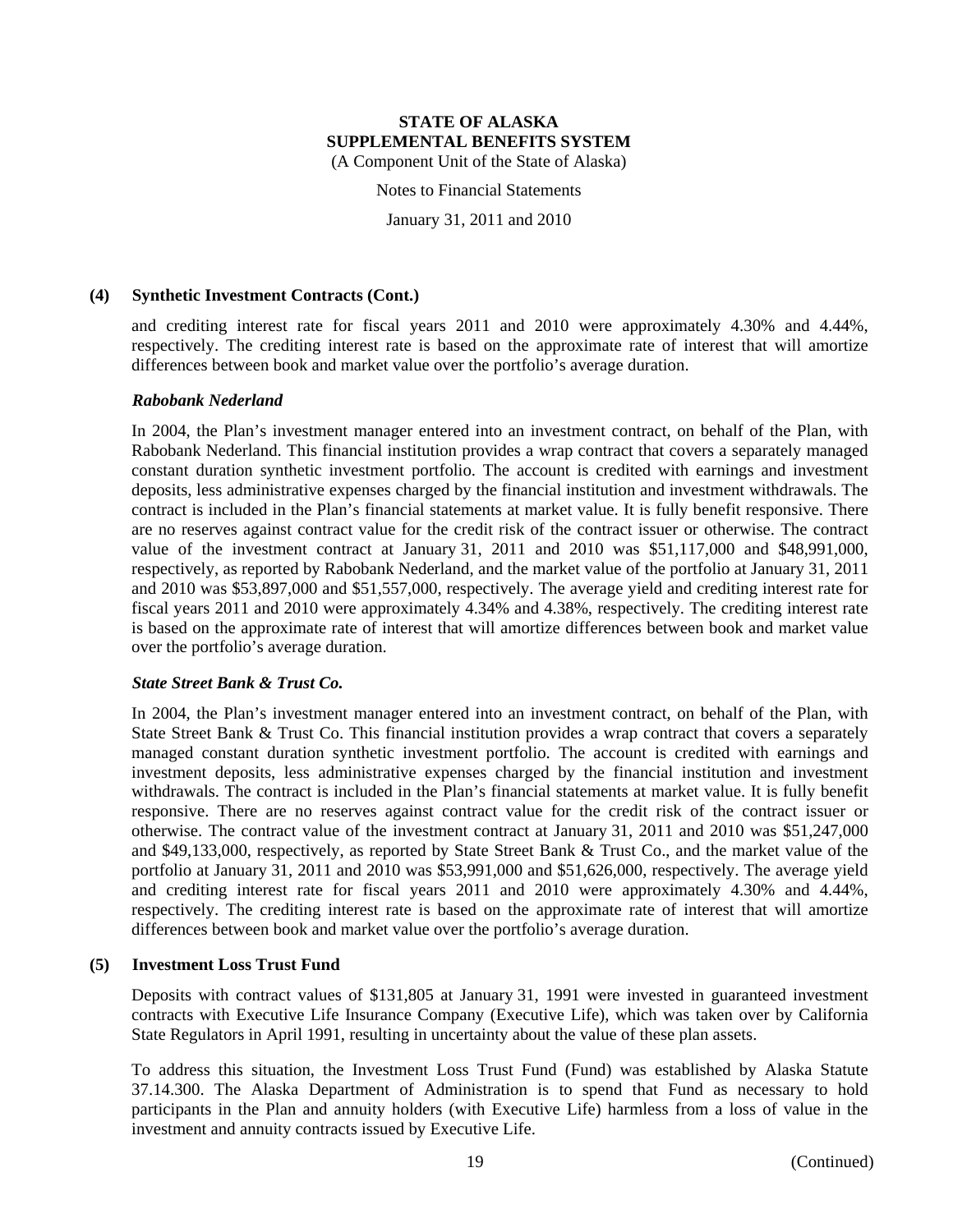Notes to Financial Statements

January 31, 2011 and 2010

### **(5) Investment Loss Trust Fund (Cont.)**

The hold harmless loss limit was the principal plus accrued interest through May 3, 1991, plus earnings by the Fund on that balance since that date, less a portion of earnings to be used to pursue recovery (at a 1.0% rate) of the investment value and protect the interest of plan participants and annuity holders. Unpaid annuity amounts due to current annuity holders under contracts issued by Executive Life are also covered by the Fund.

The Fund was capitalized with \$138,100 of appropriations by the State. The physical control and ownership of the assets of the Fund are under the control of the State, and not the Plan. However, through the Fund legislation and the Partial Interim Settlement Agreement in Maupin, et al vs. State of Alaska, et al, 3AN-91-6006 Civil, the participants in the Plan are held harmless to the extent allowed by law. Therefore, the amount represented by the asset, the Fund, is the amount computed to be the incremented hold harmless limit.

In February 1994, the State and the Plan elected to opt out of the plan of rehabilitation for Executive Life. By that action, which covered the guaranteed investment contracts issued before January 1, 1989, and a favorable ruling by the California Court of Appeals (as supported by the election of the California Supreme Court not to hear a further appeal of that ruling), which related to the contracts issued after 1989, the Plan received from the conservator and therefore ultimately the State received payments of \$142,946 through January 31, 2011.

The availability of the amounts from the conservator did not affect the Partial Interim Settlement Agreement approved in 1992 by the Alaska Superior Court in *Maupin, et al vs. State of Alaska*, as it related to the accounts of individual participants. From May 1991 through October 1995, the Plan recorded the assets of the Fund in lieu of carrying the Executive Life investment contracts. Also included were assets set aside to hold harmless those who had continuing annuity contracts with Aurora National Life Assurance Company.

At January 31, 2011 and 2010, the Fund comprised as follows:

|                           |  | 2010  |       |  |
|---------------------------|--|-------|-------|--|
| Cash and cash equivalents |  | 1.913 | 1,903 |  |

With the receipt of the October 1995 Executive Life Settlements, the amounts represented by Fund assets, and the accumulated earnings thereon in individual accounts, were moved to the corresponding participant's regular annuity plan account and their Fund account closed. In April 1996, the Alaska Superior Court approved a final settlement with the State that does not contemplate the making of any further payments by the State to the participants of the Class in *Maupin, et al vs. State of Alaska*, beyond the payments already made pursuant to the Partial Interim Settlement Agreement described previously. During 2000, the State of Alaska Legislature appropriated a portion of the Fund assets, totaling \$4 million, to be used for other purposes.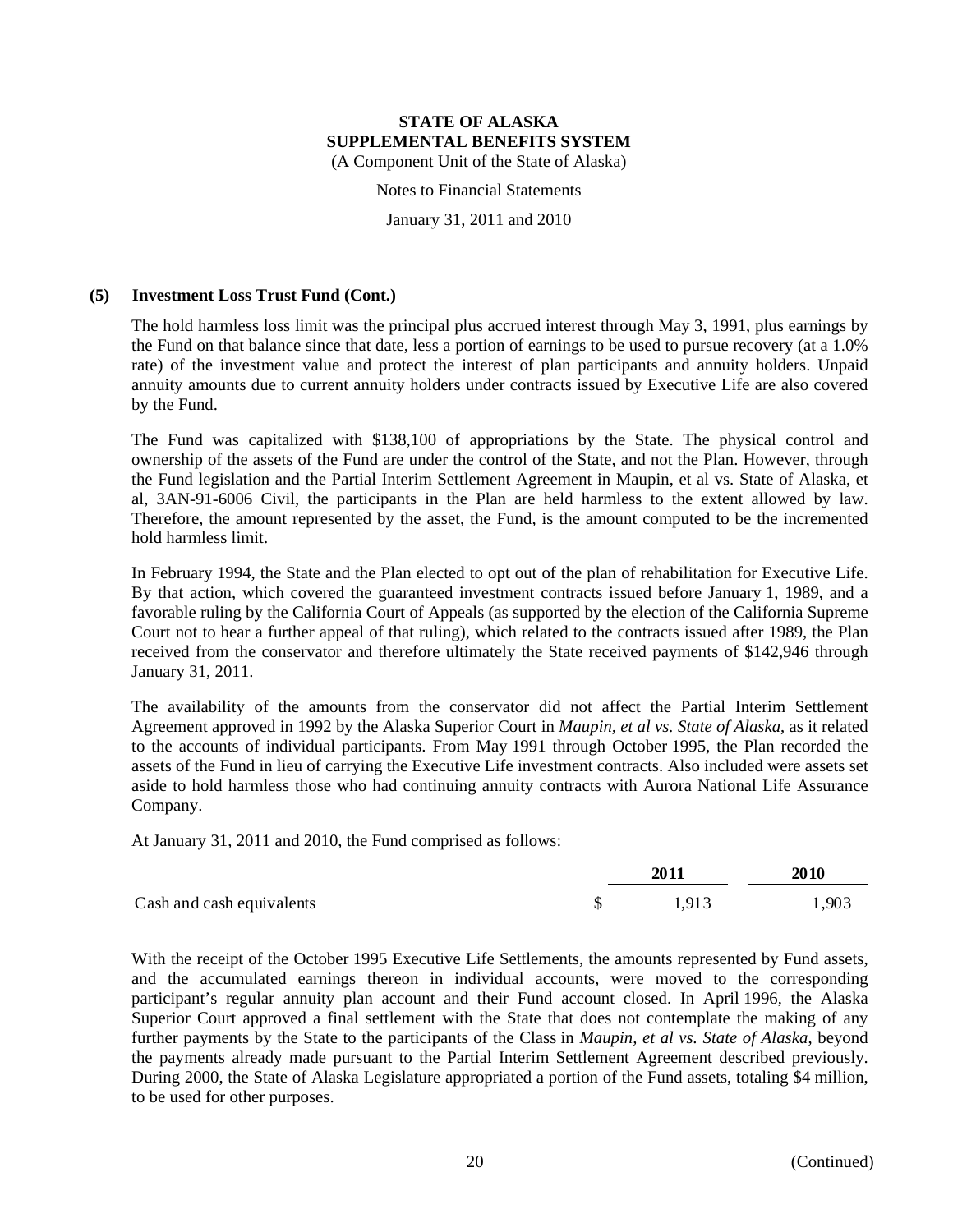Notes to Financial Statements

January 31, 2011 and 2010

#### **(5) Investment Loss Trust Fund (Cont.)**

The remaining assets of the Fund relate to continuing annuity contracts with Executive Life and are managed by the State Treasury.

#### **(6) Deposit and Investment Risk**

#### *Interest Rate Risk*

Interest rate risk is the risk that changes in interest rates will adversely affect the fair value of an investment.

#### **Collective Investment and Money Market Funds**

The Board contracts with external investment managers who maintain collective investment funds. Managers selected to manage investments for the Plan are subject to the provisions of the collective investment funds the Board has selected. In addition, the Plan maintains a balance in a commingled money market portfolio.

The Board does not have a policy to limit interest rate risk for these investments.

|                                          | <b>Fair value</b><br>(In thousands) | Weighted<br>average<br>maturity |               |
|------------------------------------------|-------------------------------------|---------------------------------|---------------|
| Government/Credit Bond Index Fund        | \$                                  | 44,302                          | 7.51 years    |
| Institutional Treasury Money Market Fund |                                     | 12,675                          | 49 days       |
| Intermediate Bond Fund                   |                                     | 13,608                          | 4.02 years    |
| Long U.S. Treasury Bond Index Fund       |                                     | 5,356                           | $13.81$ years |
| U.S. TIPS Index Fund                     |                                     | 12,578                          | 7.93 years    |
| World Government Bond Ex-U.S. Index Fund |                                     | 3,406                           | 6.91 years    |

#### **Short-Term Fixed Income Pool**

The Investment Loss Trust Fund and the Plan's cash and cash equivalents are invested in the State's internally managed Short-term Fixed Income Pool. As a means of limiting its exposure to fair value losses arising from increasing interest rates, Treasury's investment policy limits individual fixed rate securities to fourteen months in maturity or fourteen months expected average life upon purchase. Floating rate securities are limited to three years in maturity or three years expected average life upon purchase. Treasury utilizes the actual maturity date for commercial paper and 12 month prepay speeds for other securities. At January 31, 2011, the expected average life of individual fixed rate securities ranged from one day to ten months and the expected average life of floating rate securities ranged from one day to nine years.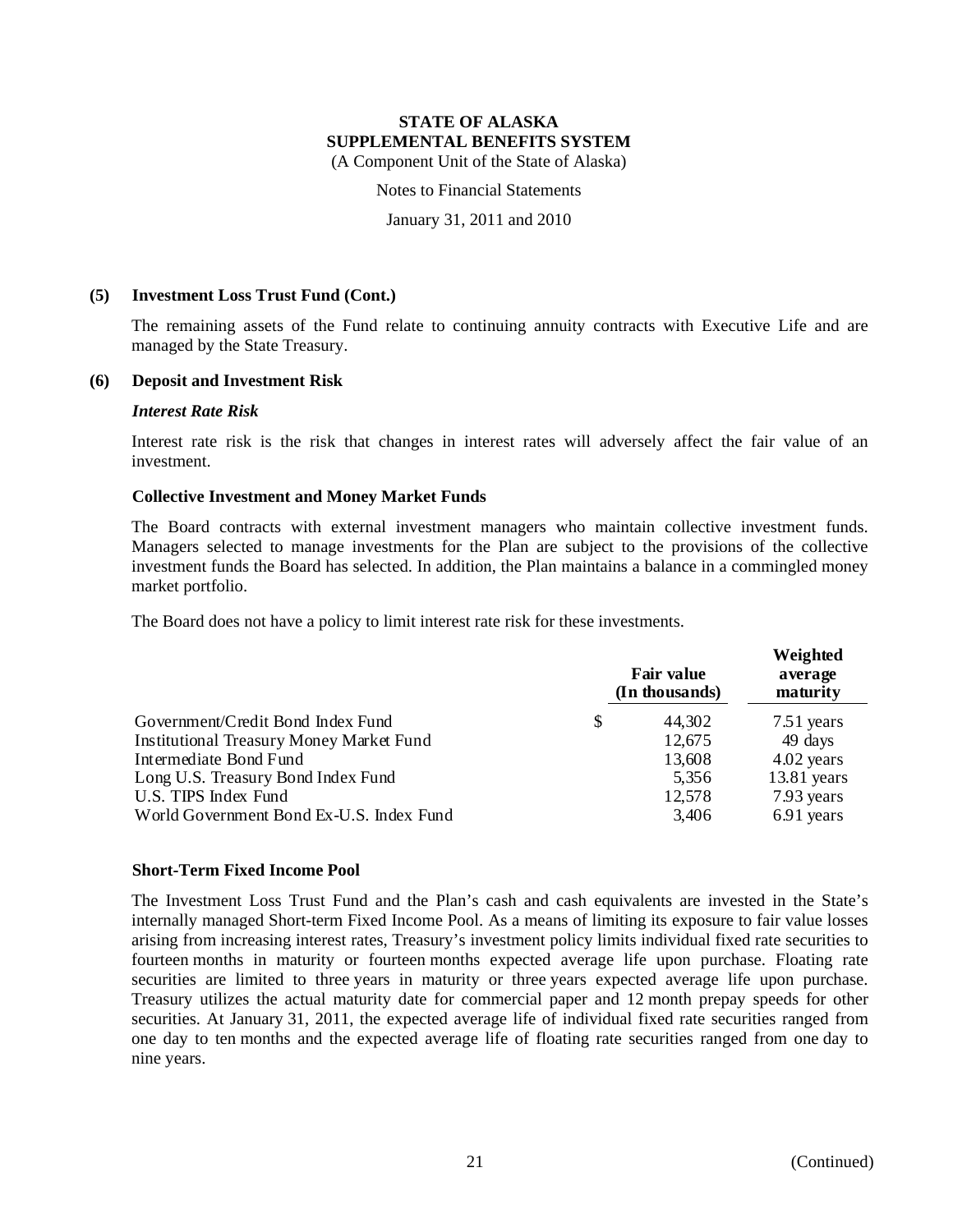Notes to Financial Statements

January 31, 2011 and 2010

# **(6) Deposit and Investment Risk (Cont.)**

#### **Stable Value Fund**

The Board contracts with an external investment manager who is given the authority to invest in synthetic investment contracts and a reserve. This external manager also manages the securities underlying the synthetic investment contracts.

Through the Board's investment policy, exposure to fair value losses arising from increasing interest rates is managed by limiting the duration on synthetic investment contracts as follows:

For constant duration synthetic investment contracts, duration cannot exceed the longer of six years or the duration of the Barclays Capital Intermediate Aggregate Index plus one-half year. The aggregate duration of the constant duration synthetic investment contracts was 3.55 years at January 31, 2011. The duration of the Barclays Capital Intermediate Aggregate Index was 4.09 years at January 31, 2011.

Duration is a measure of interest rate risk. In the case of the Plan's constant duration synthetic investment contracts, duration is the fair value weighted average term to maturity of all fixed income securities underlying the contracts and their related cash flows. Duration of the Plan's structured payout synthetic investment contracts is the weighted average maturity of the contract payments.

The Board does not have a policy to limit interest rate risk for the reserve. The balance in the reserve is invested in the custodian's Institutional Treasury Money Market Fund, which had a weighted average maturity of forty-nine days at January 31, 2011.

#### **Pooled Investment Funds**

Duration is a measure of security's sensitivity to a 100-basis point change in interest rates. Duration, for the securities in the pooled investment funds, is the fair value weighted average term to maturity for each security taking into account all related cash flows.

The Board contracts with an external investment manager who is given the authority to invest funds in a wholly owned pooled environment to accommodate thirteen participant directed funds. Through the Board's investment policy, exposure to fair value losses arising from increasing interest rates is managed by limiting the duration as follows:

For government and corporate debt securities, duration is limited to  $\pm$  0.20 years of the Barclays Aggregate Bond Index. At January 31, 2011, the duration of the Barclays Aggregate Bond Index was 5.04 years, and the duration of the Aggregate Bond Trust was 4.94 years.

The weighted average maturity of the money market portfolio was 11.69 days at January 31, 2011.

The Board does not have a policy to limit interest rate risk for funds held in foreign currency, the custodian's short-term investment fund or commercial paper.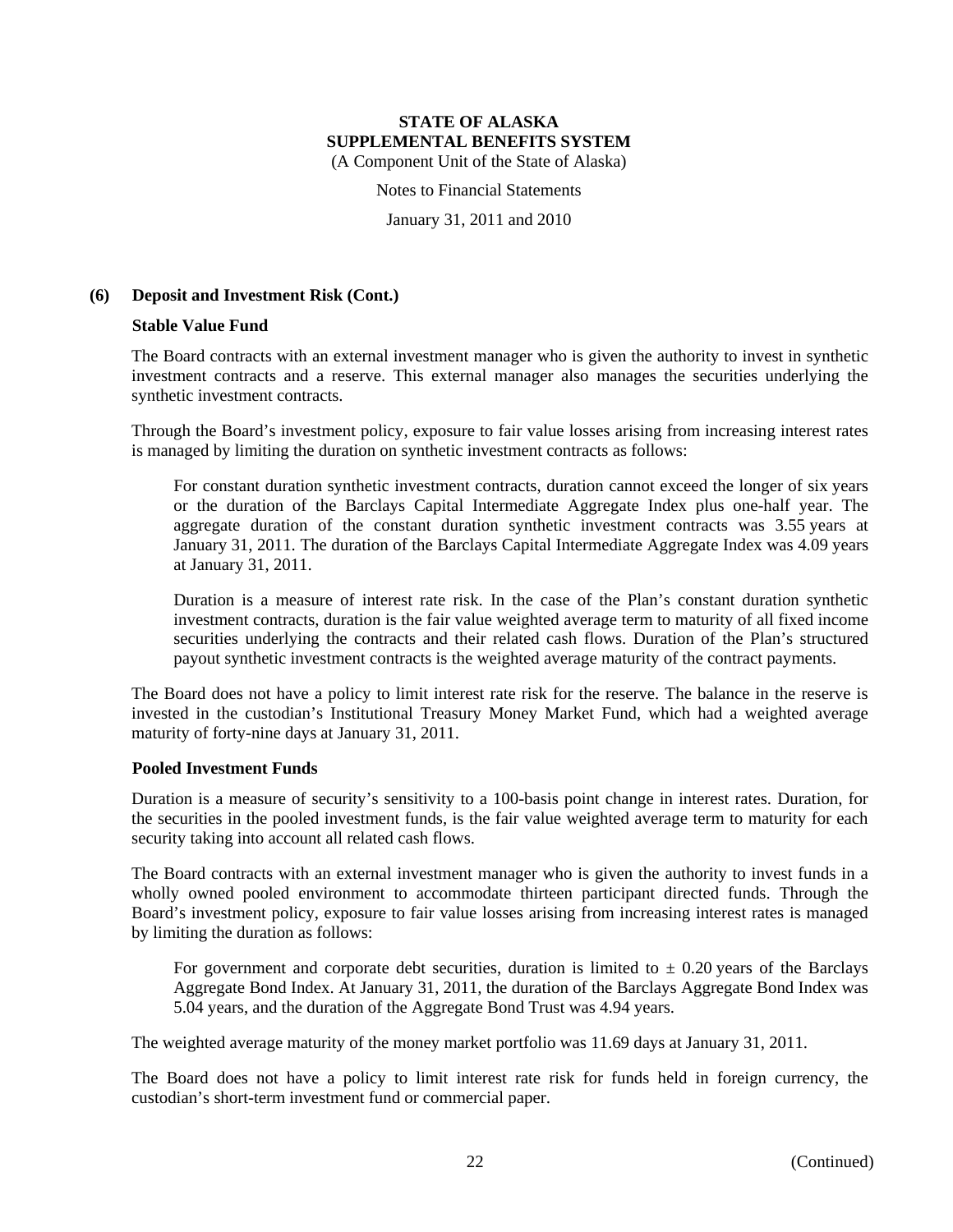Notes to Financial Statements

January 31, 2011 and 2010

# **(6) Deposit and Investment Risk (Cont.)**

#### *Credit Risk*

Credit risk is the risk that an issuer or other counterparty to an investment will not fulfill its obligations.

The Board does not have a policy to limit credit risk for the Plan's collective investment funds and commingled money market portfolio. These investments are not rated.

Treasury's investment policy limits credit risk in the Short-term Fixed Income Pool by limiting investments to instruments with a long-term credit rating of at least A3 or equivalent and instruments with a short-term credit rating of at least P1 or equivalent. Treasury's investment policy further limits investments in institutional money market funds to those rated AAA. Treasury does not have a policy to limit credit risk associated with deposit accounts or investment funds maintained by the custodian.

The Board's investment policy has the following limitations with regard to credit risk for synthetic investment contracts, investments underlying the synthetic investment contracts and the reserve:

Synthetic investment contract issuers must have an investment grade rating,

Supranational Agency and Foreign Government entity investments must have a minimum rating of A- or equivalent,

Corporate debt securities must have a minimum rating of BBB- or equivalent,

Asset-backed securities must have a minimum rating of AAA or equivalent,

The ratings assigned to issuers of money market instruments must have the highest rating of any nationally recognized statistical rating organization. This limitation does not apply to the investment funds maintained by the custodian.

The Board's investment policy has the following limitations with regard to credit risk for wholly owned pooled investments:

All government and corporate fixed income securities must be rated BBB- or better at time of purchase,

GNMA, FNMA, and FHLMC mortgage-backed securities may be purchased even if they are not rated by all or any of these rating agencies as long as they are rated investment grade by T. Rowe's internal credit evaluation,

Commercial paper and other short-term debt obligations must be rated A1 or equivalent.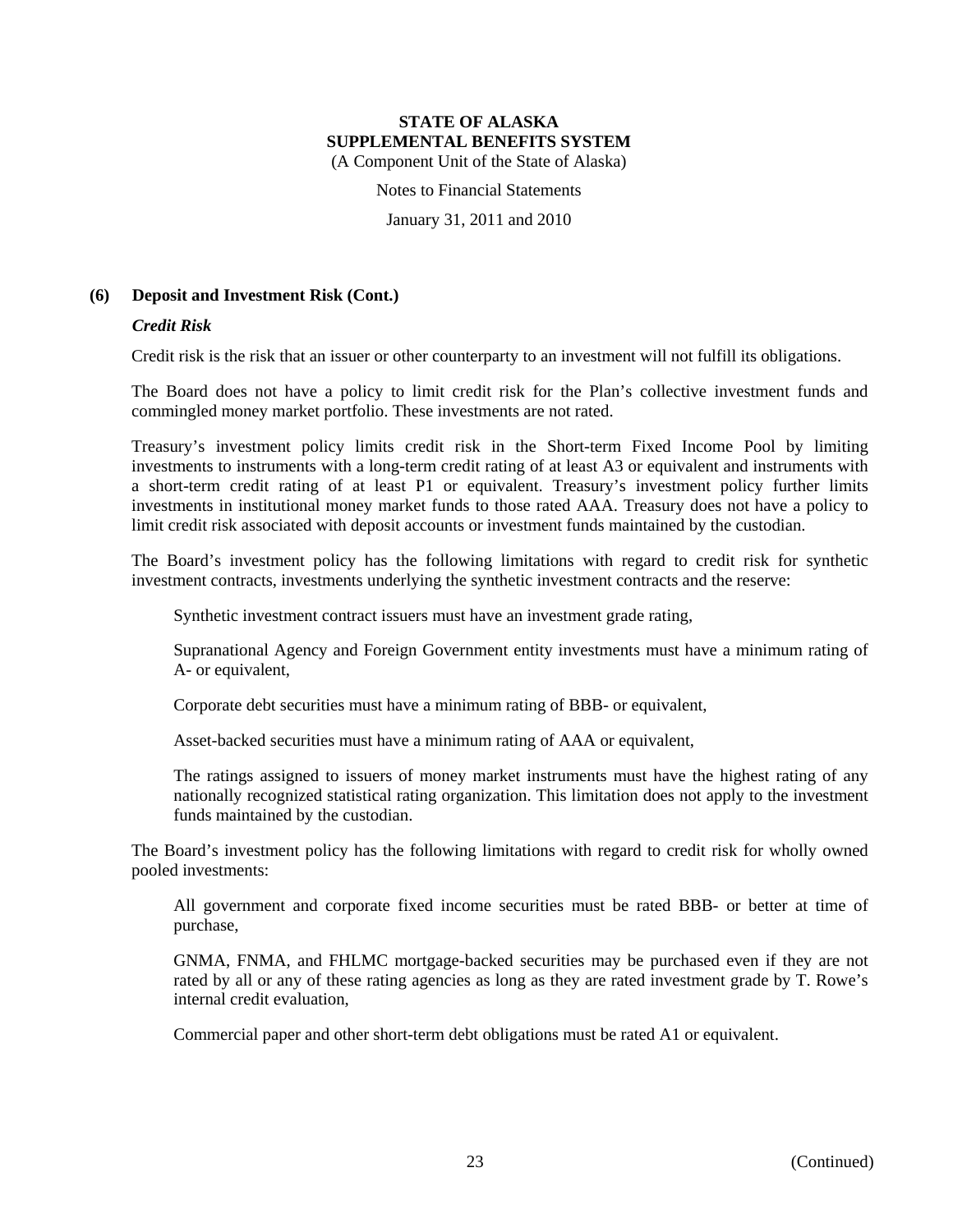Notes to Financial Statements

January 31, 2011 and 2010

#### **(6) Deposit and Investment Risk (Cont.)**

At January 31, 2011, plan investments consisted of securities with credit quality ratings issued by a nationally recognized statistical rating organization as follows (using the Standard and Poor's rating scale):

|                                   | Fair value (In thousands) |                                    |                                                           |                                 |                          |              |
|-----------------------------------|---------------------------|------------------------------------|-----------------------------------------------------------|---------------------------------|--------------------------|--------------|
| <b>Investment type</b>            | Rating                    | Short-term<br>fixed income<br>pool | <b>Underlying</b><br>synthetic<br>investment<br>contracts | <b>Investment</b><br>loss trust | Other                    | <b>Total</b> |
| Investments with credit exposure: |                           |                                    |                                                           |                                 |                          |              |
| Money market fund                 | Not rated                 | $\mathbf S$                        |                                                           |                                 | 2,814                    | 2,814        |
| Short-term investment fund        | Not rated                 | 55                                 | 2.793                                                     | 17                              |                          | 2.865        |
| Commercial paper                  | AAA                       | 327                                |                                                           | 99                              |                          | 426          |
| Commercial paper                  | Not rated                 | 47                                 |                                                           | 14                              |                          | 61           |
| U.S. government agency            | AAA                       | 50                                 | 22.167                                                    | 15                              |                          | 22.232       |
| U.S. government agency $-$        |                           |                                    |                                                           |                                 |                          |              |
| discount notes                    | AAA                       | 466                                |                                                           | 141                             |                          | 607          |
| Mortgage-backed                   | AAA                       | 52                                 | 10.099                                                    | 16                              | $\overline{\phantom{0}}$ | 10.167       |
| Mortgage-backed                   | AA                        | $\qquad \qquad$                    | 435                                                       |                                 |                          | 435          |
| Mortgage-backed                   | A                         | $\overline{\phantom{0}}$           | 697                                                       |                                 |                          | 697          |
| Mortgage-backed                   | <b>BBB</b>                | $\overline{\phantom{0}}$           | 325                                                       |                                 |                          | 325          |
| Mortgage-backed                   | Not rated                 | $\mathbf{1}$                       | 101.658                                                   | 1                               | $\overline{\phantom{0}}$ | 101.660      |
| Other asset-backed                | AAA                       | 2.041                              | 3.335                                                     | 618                             | $\overline{\phantom{a}}$ | 5.994        |
| Other asset-backed                | A                         | 8                                  |                                                           | $\overline{c}$                  | $\overline{\phantom{a}}$ | 10           |
| Other asset-backed                | Not rated                 | 196                                |                                                           | 59                              |                          | 255          |
| Corporate bonds                   | AAA                       | 1,977                              |                                                           | 599                             |                          | 2.576        |
| Corporate bonds                   | AA                        | 97                                 | 6,868                                                     | 29                              |                          | 6.994        |
| Corporate bonds                   | $\mathsf{A}$              | 152                                | 19.508                                                    | 46                              |                          | 19.706       |
| Corporate bonds                   | <b>BBB</b>                | $\overline{\phantom{0}}$           | 14,208                                                    | $\overline{\phantom{0}}$        |                          | 14,208       |
| Corporate bonds                   | Not rated                 | 89                                 | 348                                                       | 27                              |                          | 464          |
| Yankees:                          |                           |                                    |                                                           |                                 |                          |              |
| Corporate                         | AAA                       | 143                                |                                                           | 43                              |                          | 186          |
| Corporate                         | AA                        | 27                                 | 2.024                                                     | 8                               |                          | 2,059        |
| Corporate                         | $\mathsf{A}$              |                                    | 3.541                                                     |                                 |                          | 3,541        |
| Corporate                         | <b>BBB</b>                | 203                                | 2.547                                                     | $\overline{\phantom{0}}$        |                          | 2,547<br>265 |
| Corporate<br>Government           | Not rated<br>AAA          |                                    | 6.009                                                     | 62<br>$\overline{\phantom{0}}$  |                          | 6.009        |
| Government                        | AA                        |                                    | 1,093                                                     |                                 |                          | 1,093        |
| Government                        | $\overline{A}$            |                                    | 669                                                       |                                 |                          | 669          |
| Government                        | <b>BBB</b>                |                                    | 351                                                       |                                 |                          | 351          |
| Government                        | Not rated                 |                                    | 514                                                       |                                 |                          | 514          |
|                                   |                           |                                    |                                                           |                                 |                          |              |
| Deposits and investments with no  |                           |                                    |                                                           |                                 |                          |              |
| credit exposure:                  |                           |                                    |                                                           |                                 |                          |              |
| Deposits                          |                           |                                    | (2,096)                                                   |                                 |                          | (2,096)      |
| U.S. Treasury bills               | AAA                       | 439                                |                                                           | 133                             |                          | 572          |
| U.S. Treasury notes               | AAA                       | $\overline{\phantom{0}}$           | 72,771                                                    |                                 |                          | 72,771       |
| Participant-directed funds:       |                           |                                    |                                                           |                                 |                          |              |
| Collective investment funds       |                           |                                    |                                                           |                                 | 538,870                  | 538,870      |
| Pooled investment funds           |                           |                                    |                                                           |                                 | 1,566,142                | 1,566,142    |
| Domestic equity                   |                           |                                    |                                                           | $\overline{\phantom{0}}$        | 82,761                   | 82,761       |
| Total invested assets             |                           | 6,370                              | 269,864                                                   | 1,929                           | 2,190,587                | 2,468,750    |
| Pool-related net liabilities      |                           | (55)                               |                                                           | (16)                            |                          | (71)         |
| Total                             |                           | 6,315<br>\$                        | 269,864                                                   | 1,913                           | 2,190,587                | 2,468,679    |

# *Concentration of Credit Risk*

Concentration of credit risk is the risk of loss attributed to the magnitude of a government's investment in a single issuer.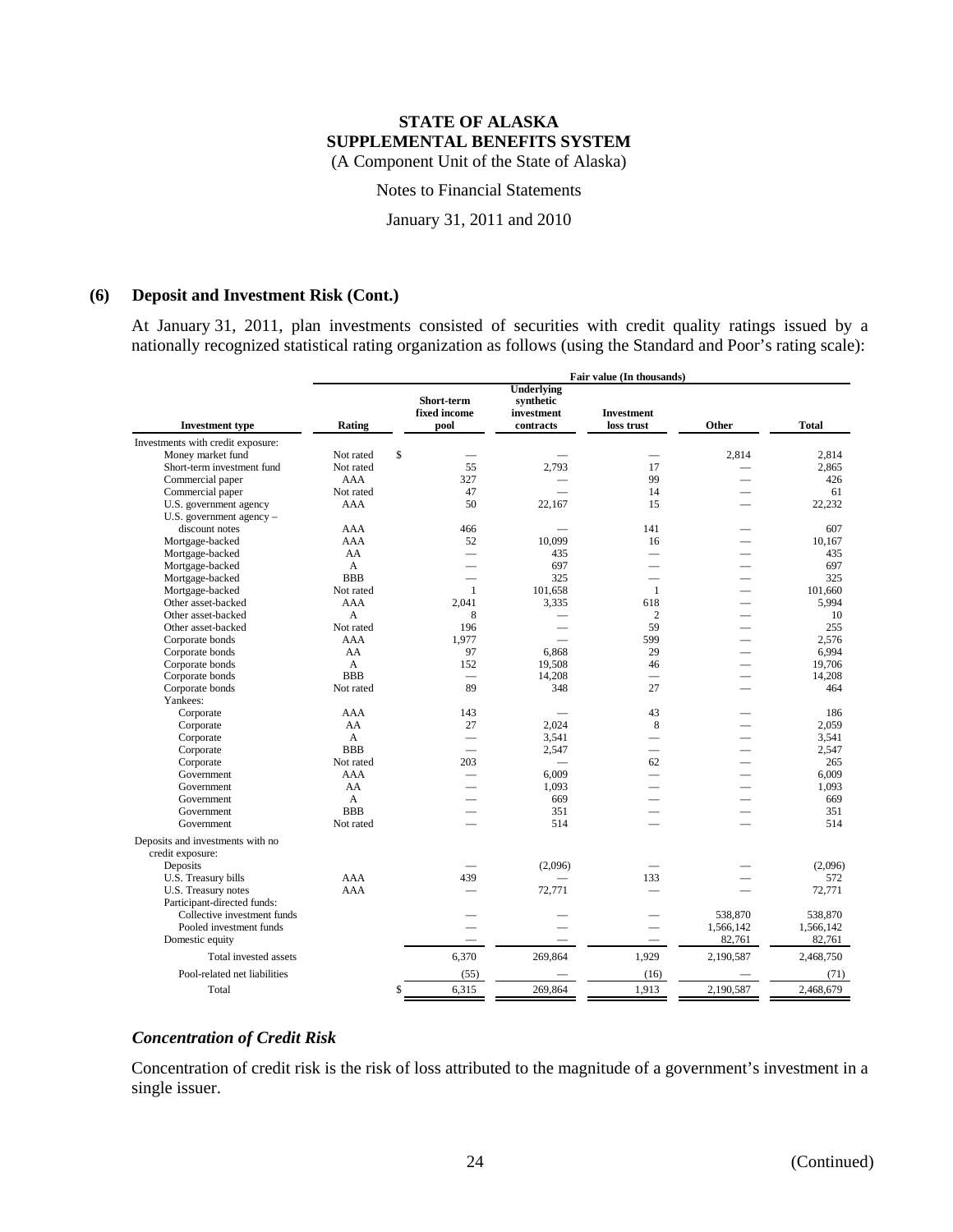# **STATE OF ALASKA SUPPLEMENTAL BENEFITS SYSTEM**

(A Component Unit of the State of Alaska)

Notes to Financial Statements

January 31, 2011 and 2010

#### **(6) Deposit and Investment Risk (Cont.)**

The Board does not have a policy to limit concentration of credit risk in the collective investment and money market funds.

Treasury's policy with regard to the Short-term Fixed Income Pool is to prohibit the purchase of more than 5.0% of the portfolio's assets in corporate bonds of any one company or affiliated group, unless explicitly backed by the U.S. government.

The Board's policy with regard to concentration of credit risk for synthetic investment contracts, investments underlying the synthetic investment contracts and the reserve is as follows:

No investment will be made if, at the time of purchase, total investment in any single issuer of investment contracts would exceed 35.0% of the stable value fund's total value.

No investment will be made if, at the time of purchase, total investment in any single issuer or in all issuers of the securities held as supporting investments under synthetic investment contracts in the table below would exceed the respective percentages of all investments underlying the synthetic investment contracts.

| <b>Investment type</b>                                        | Issuer | All issuers |  |
|---------------------------------------------------------------|--------|-------------|--|
| U.S. Treasury and agencies                                    | 100.0% | 100.0%      |  |
| U.S. agency securities                                        | 100.0  | 100.0       |  |
| Agency mortgage-backed securities                             | 50.0   | 50.0        |  |
| Nonagency mortgage-backed securities                          | 5.0    | 50.0        |  |
| Asset-backed securities                                       | 5.0    | 50.0        |  |
| Domestic and foreign corporate debt securities                | 5.0    | 50.0        |  |
| Supranational agency and foreign government entity securities | 5.0    | 50.0        |  |
| Money market instruments – nongovernmental agency             | 5.0    | 100.0       |  |
| Custodian short-term investment fund                          | 100.0  | 100.0       |  |

The maximum exposure to securities rated BBB is limited to 20.0% of the total value underlying synthetic investment contracts.

For the reserve, the total investment of any single issuer of money market instruments may not exceed 5.0% of the total value underlying synthetic investment contracts. This limitation does not apply to the investment funds maintained by the custodian.

The Board's policy with regard to concentration of credit risk for wholly owned pooled investments is as follows:

Equity holdings will be limited to 5.0% per issuer of the equity portfolio at the time of purchase,

With the exception of the U.S. government or its agencies, fixed income holdings of any single issuer is limited to 2.0% of the total portfolio at the time of purchase.